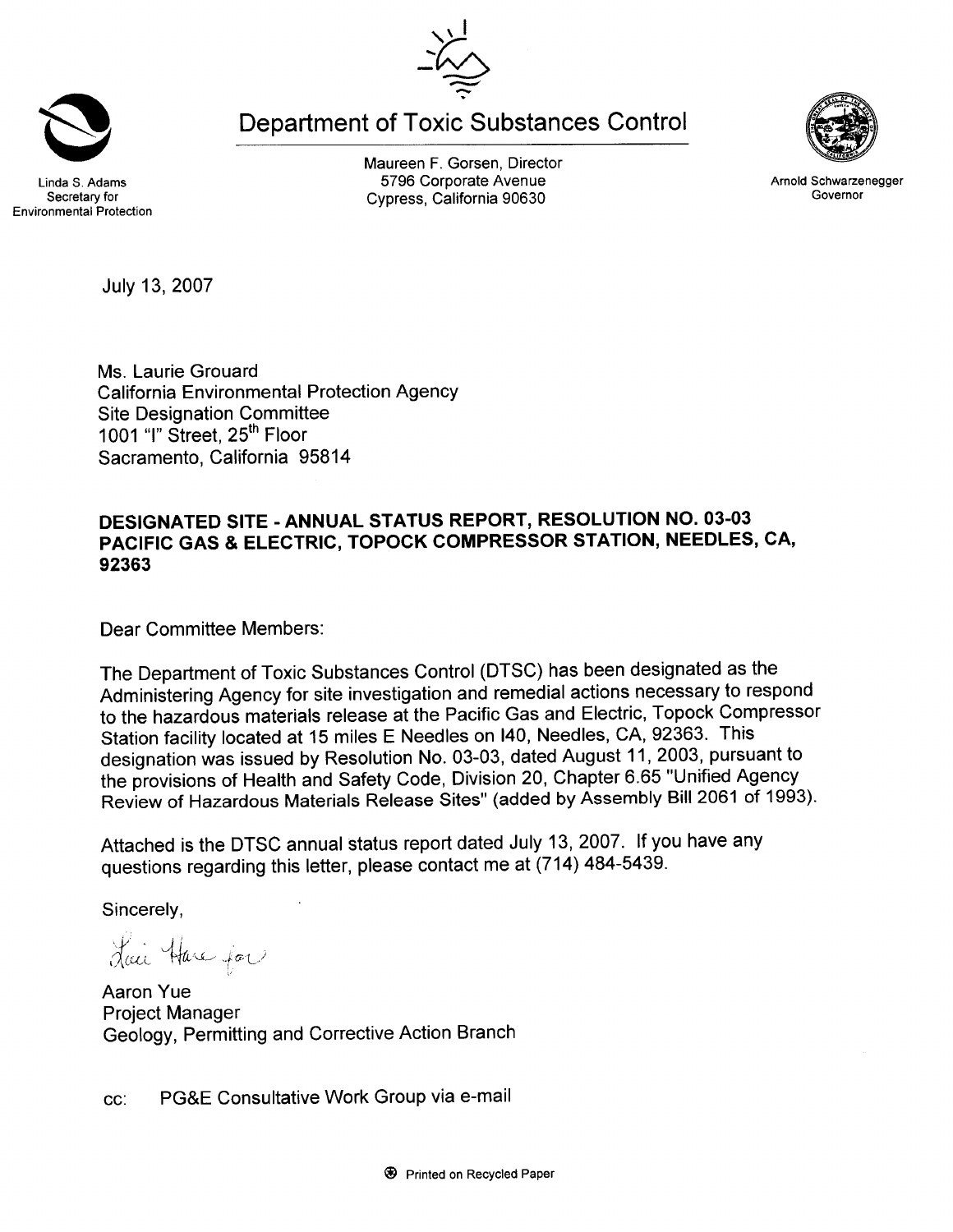| SITE DESIGNATION - STATUS REPORT<br>For information on completing and submitting this status report, refer to the instructions on reverse.                                                                                                                                                                                                                                                                                                                                                                                                                                                                                                                                                                                                                                                                                                                                                                                                                                                                                                                                                                                                                                                                     |                                                                                                                                                                                                                                                                                                                                                                                                                                                                                                                                                                                                                                                                                                                                                                                                                                                                                                                                                                                                                                                                                             |  |  |
|----------------------------------------------------------------------------------------------------------------------------------------------------------------------------------------------------------------------------------------------------------------------------------------------------------------------------------------------------------------------------------------------------------------------------------------------------------------------------------------------------------------------------------------------------------------------------------------------------------------------------------------------------------------------------------------------------------------------------------------------------------------------------------------------------------------------------------------------------------------------------------------------------------------------------------------------------------------------------------------------------------------------------------------------------------------------------------------------------------------------------------------------------------------------------------------------------------------|---------------------------------------------------------------------------------------------------------------------------------------------------------------------------------------------------------------------------------------------------------------------------------------------------------------------------------------------------------------------------------------------------------------------------------------------------------------------------------------------------------------------------------------------------------------------------------------------------------------------------------------------------------------------------------------------------------------------------------------------------------------------------------------------------------------------------------------------------------------------------------------------------------------------------------------------------------------------------------------------------------------------------------------------------------------------------------------------|--|--|
| Date: July 13, 2007                                                                                                                                                                                                                                                                                                                                                                                                                                                                                                                                                                                                                                                                                                                                                                                                                                                                                                                                                                                                                                                                                                                                                                                            | Lead Agency: Department of Toxic Substances Control<br><b>Geology, Permitting and Corrective Action Branch</b>                                                                                                                                                                                                                                                                                                                                                                                                                                                                                                                                                                                                                                                                                                                                                                                                                                                                                                                                                                              |  |  |
| Site Name/Address: PG&E Topock Compressor Station                                                                                                                                                                                                                                                                                                                                                                                                                                                                                                                                                                                                                                                                                                                                                                                                                                                                                                                                                                                                                                                                                                                                                              | Project Manager Name: Aaron Yue                                                                                                                                                                                                                                                                                                                                                                                                                                                                                                                                                                                                                                                                                                                                                                                                                                                                                                                                                                                                                                                             |  |  |
| Resolution Number: 03/03                                                                                                                                                                                                                                                                                                                                                                                                                                                                                                                                                                                                                                                                                                                                                                                                                                                                                                                                                                                                                                                                                                                                                                                       | Project Manager Phone Number: (714) 484-5439                                                                                                                                                                                                                                                                                                                                                                                                                                                                                                                                                                                                                                                                                                                                                                                                                                                                                                                                                                                                                                                |  |  |
| 1. Date(s) of Consultative Meeting(s) and List of Attendees (Agency):<br>The Department of Toxic Substances Control (DTSC) and the Consultative Work Group (CWG) conduct face to face<br>meetings approximately once every other month and teleconference calls as frequently as the project warrants.<br>During this fiscal year, face to face CWG meetings were held on 8/16/06, 10/18/06, 12/13/06, 2/22/07, 4/18/07 &<br>6/20/07. No teleconference call of the CWG was conducted during this fiscal year. The Geo/Hydro Technical<br>Subcommittee of the CWG also meets approximately once every other month. During this fiscal year, face to face<br>technical subcommittee meetings were held on 9/12/06, 12/12/06, 2/21/07, and conference call meetings on 3/1/07,<br>3/26/07, and 6/11/07.<br>A list of attendees of the face to face meetings is provided as Attachment A. A list of all Consultative Workgroup<br>Members and Tribal Representatives notified and invited to attend the Consultative Workgroup meetings is provided<br>as Attachment B. A list of everyone notified and invited to attend the Geo/Hydro Technical Subcommittee and other<br>meetings is provided as Attachment C. |                                                                                                                                                                                                                                                                                                                                                                                                                                                                                                                                                                                                                                                                                                                                                                                                                                                                                                                                                                                                                                                                                             |  |  |
| 2. Recent Public Comment/Participation:                                                                                                                                                                                                                                                                                                                                                                                                                                                                                                                                                                                                                                                                                                                                                                                                                                                                                                                                                                                                                                                                                                                                                                        |                                                                                                                                                                                                                                                                                                                                                                                                                                                                                                                                                                                                                                                                                                                                                                                                                                                                                                                                                                                                                                                                                             |  |  |
| Participants at the CWG/TWG meetings included members of local, state, and federal government stakeholder<br>agencies as well as representatives from the Chemehuevi, Colorado River, Fort Mojave, Fort Yuma-Quechan, and<br>Hualapai Indian tribes. The meeting agendas and minutes from previous consultative meetings were provided to all<br>participants.                                                                                                                                                                                                                                                                                                                                                                                                                                                                                                                                                                                                                                                                                                                                                                                                                                                 |                                                                                                                                                                                                                                                                                                                                                                                                                                                                                                                                                                                                                                                                                                                                                                                                                                                                                                                                                                                                                                                                                             |  |  |
| During the 1 <sup>st</sup> quarter of FY 06/07:<br>DTSC prepared a repository update list for the first quarter 2006 documents<br>DTSC selected a CEQA contractor for the final remedy Environmental Impact Report<br>$\bullet$<br>$\bullet$<br>9/12/06,<br>$\bullet$<br>follow up on 10/19/06.<br>$\bullet$<br>$9/14/06$ .                                                                                                                                                                                                                                                                                                                                                                                                                                                                                                                                                                                                                                                                                                                                                                                                                                                                                    | DTSC traveled to the Colorado River Indian Tribes and provided them with a status update of the site on<br>DTSC traveled to the Chemehuevi Tribe and provided them with a status update of the site on 9/13/06 and<br>DTSC traveled to the Fort Mojave Indian Tribe and discussed site issues and activities on 8/15/06 and                                                                                                                                                                                                                                                                                                                                                                                                                                                                                                                                                                                                                                                                                                                                                                 |  |  |
| During the $2^{nd}$ quarter of FY 06/07:<br>$\bullet$<br>Facility Investigation<br>$\bullet$<br>$\bullet$<br>tribes, the Twenty-Nine Palms Band of Mission Indians; key organizations in Needles, CA; various<br>departments of Lake Havasu City, AZ; and residents of Topock and Golden Shores, AZ.<br>The Topock Site Mailing List was updated in preparation for release of the October 2006 Fact Sheet.<br>$\bullet$<br>$\bullet$<br>20, 2006 public hearing.<br>$\bullet$<br>2006.                                                                                                                                                                                                                                                                                                                                                                                                                                                                                                                                                                                                                                                                                                                        | DTSC hosted a site walk on 12/11/06 for the Fort Mojave and Hualapai tribes to identify the proposed soil<br>sampling locations in areas surrounding the Topock Compressor Station for the soil component of the RCRA<br>Compact Disks (CDs) of formal correspondence for 2004 - 2005 were sent to the repositories in November<br>A Fact Sheet describing the EIR process and announcing release of the Topock project Web site was mailed<br>to stakeholders and the public on October 17, 2006. Recipients included: the Fort Mojave, Fort Yuma-<br>Quechan, Cocopah, CRIT, Chemehuevi, Desert Cahuilla, Hualapai, Havasupai, and Yavapai-Prescott Indian<br>Public comment documents for renewal of the Regional Water Quality Control Board's (RWQCB) Waste<br>Discharge Permit (WDR) under CEQA were posted (in August) on the DTSC Topock project website and were<br>made available to the public (during September and October) prior to and following the RWQCB's September<br>Updates were made to the DTSC Topock project Web site, www.dtsc-topock.com, in August and December |  |  |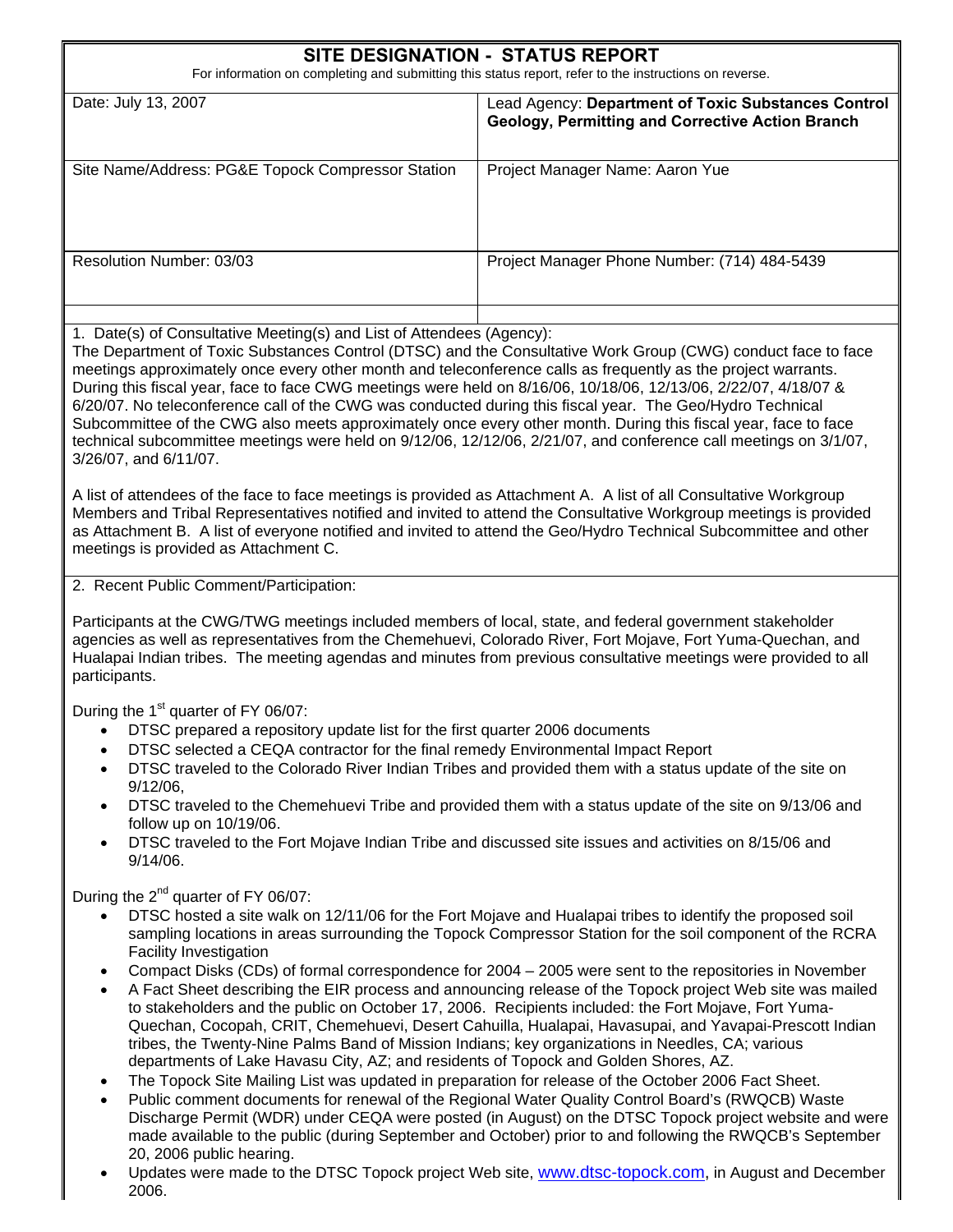- DTSC met with the Chemehuevi Indian Tribe on 10/19/06 and gave a presentation "PG&E Topock Investigation: Use of Chromium Isotopes".
- DTSC traveled to the Fort Mojave Indian Tribe and discussed site issues and activities on 12/4/06.

During the 3<sup>rd</sup> quarter of FY 06/07:

- The Public Participation Plan was revised and sent by email to the CWG and Tribes on February 23, 2007. Hard copies were mailed February 16, 2007 to the repositories, tribal chairs and representatives, elected officials, key community organizations, and selected CWG members such as the Bureau of Land Management (for distribution to federal agencies) and Arizona Department of Environmental Quality (ADEQ). Additional hard copies and CD versions were made available to the CWG at the February 22, 2007 CWG meeting.
- The repositories were updated with 2006 documents, including DTSC and PG&E formal correspondence. CDs with Topock project documents for Q1, Q2, and Q3 2006 documents were sent to the repositories on February 12, 2007 and uploaded to the Topock project website Document Library in February/March 2007.
- The CEQA public comment period for the Upland In Situ Pilot Study and associated activities occurred during the 3<sup>rd</sup> quarter. The public comment period began February 7 and extended until March 9, 2007. The public notice, draft negative declaration, initial study, and work plans were sent to the repositories February 6, 2007 and uploaded to the website Document Library February 7, 2007; the public notice was published in four local newspapers on February 7, 2007, and the public notice was emailed to the CWG tribal members, and to the full Topock mailing list.
- DTSC issued an information notice to interested parties of the installation of monitoring wells beneath the Colorado River. The information notice was sent to elected officials, Golden Shores and Topock, Arizona residents, tribal representatives, other key community and civic organizations, and the DTSC Mandatory Mailing List on February 8, 2007. The notice was emailed to the CWG, Tribes, and DTSC mandatory mailing list on February 9, 2007. A kick-off meeting involving interested parties and landowner agencies was held on February 14, 2007.
- The Topock Site Mailing List was updated in January 2007 and in March 2007 to reflect current elected officials, and updated contact information for CWG members, tribal representatives, the DTSC mandatory mailing and email lists, and key organizations. The updated list was used to mail out an informational work notice, updated Public Participation Plan, and a public notice of public comment period (all detailed above).
- A quarterly review of the DTSC Topock project website was conducted and updates initiated, to be completed in Q4 FY 06/07.
- In February 2007, DTSC held a communication and update meeting with the Hualapai Indian Tribe.

During the  $4<sup>th</sup>$  quarter of FY 06/07:

- DTSC compiled a list of 4<sup>th</sup> quarter FY 06/07 repository documents and is currently reviewing the list for completion and submission of documents to the local repositories.
- The DTSC Topock project website was reviewed and updated in May 2007, including text and graphics content updates, and a thorough review of the Document Library.
- In May 2007, DTSC sent analytical results from the  $6<sup>th</sup>$  groundwater background study event and the Phase 1 chromium isotope study to private well owners.
- DTSC traveled to the Colorado River Indian Tribes and discussed site issues and activities on 4/17/07.
- DTSC traveled to the Fort Mojave Indian Tribe and discussed site issues and activities on 5/31/07.

To facilitate keeping the Indian Tribes informed, CDs containing emails and attachments sent to the Topock Consultative Workgroup are being mailed to the primary and secondary contacts of the Chemehuevi, Cocopah, CRIT, FMIT, Fort Yuma-Quechan Indian tribes on a monthly basis. The CDs are also sent to an Archeologist for the Hualapai Indian Tribe.

3. Describe the Potential or Known Areas of Concern:

DTSC continues to oversee PG&E in evaluating what is needed to protect the beneficial uses of the Colorado River.

From 1951 to 1964, untreated wastewater containing hexavalent chromium was discharged into an area known as the Bat Cave Wash (a dry streambed near the Colorado River). This resulted in a plume of hexavalent chromium contamination in the groundwater beneath the facility which now extends beneath the floodplain adjacent to the Colorado River. The groundwater plume extends under Federal property, managed and overseen by the Department of Interior.

In addition, there are small localized areas within or around the Topock Compressor Station where chromium and hexavalent chromium has been found in shallow soils. These occurrences are related to disposal and handling practices when chromium was used at the site. DTSC anticipates that these localized areas of soil contamination will be fully characterized during the soil RCRA Facility Investigation and identified contamination will be addressed by PG&E in the Corrective Measures Study and final remedy.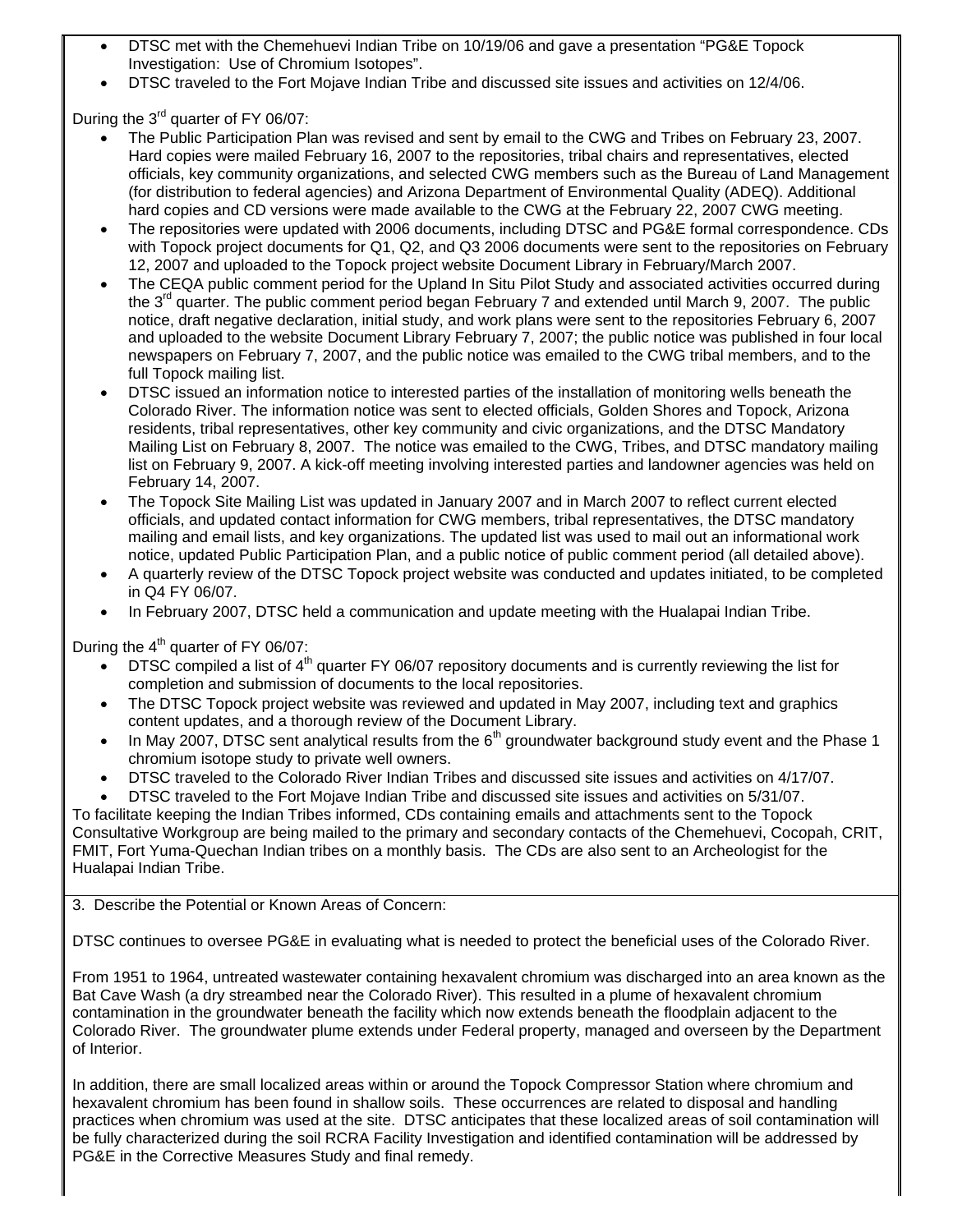4. Current Phase of Action:

In general, activities during FY 06/07 involved planning and implementation of additional field activities to complete the RCRA Facility Investigation and Corrective Measures Study, as well as ongoing operation and maintenance of the groundwater extraction, treatment and injection at the IM No. 3 facilities. Specifically, DTSC continued efforts this fiscal year to complete delineation of the downgradient extent of the groundwater plume (potentially under the Colorado River) and soil contamination in the SWMUs and AOCs inside the Compressor Station and on surrounding properties including the Havasu National Wildlife Refuge. DTSC continued the efforts to complete the evaluation of background studies of naturally occurring metals in soil and groundwater near the site.

DTSC also required PG&E to revise the Corrective Measures Study work plan and allowed PG&E during this fiscal year to implement pilot studies of in situ treatment technologies to be evaluated during the Corrective Measures Study.

5. Proposed Site Use (check the appropriate box[es]):

**□x** Commercial/Industrial/Retail **□** Residential (single/Multi-family, Sale/rental product)

**□x** Park or Open Space **□** Schools, Hospitals Day Care Centers or Other Non-Industrial Sensitive Uses

6. List any Technical Problems: N/A

7. Permits Required/Issued to Date and Pending Permit Issues: In the first quarter of FY 06/07:

• PG&E prepared and submitted the Report of Waste Discharge for renewal of the WDRs for injection of treated water associated with Interim Measures No. 3. The Colorado River Basin Regional Water Quality Control Board approved the renewal of the WDRs during the hearing held on September 20, 2006.

During the  $2^{nd}$  quarter of FY 06/07:

• DTSC began preparation of a CEQA Initial Study (DTSC form 1324) addressing several proposed activities at the Topock site, including: 1) Upland In-Situ Pilot Study; 2) Decommissioning of PGE-6, and; 3) Well Testing Activities (PGE-7, PGE-8, and MW-48).

Other permitting activities sought by PG&E during the  $2^{nd}$  quarter of FY 06/07 included:

- Modification to Waste Discharge Requirements for the floodplain in situ pilot study from the Colorado River Basin Regional Water Quality Control Board.
- Approval from the Havasu National Wildlife Refuge for installation of slant wells near the Colorado River.
- Approval from the Havasu National Wildlife Refuge for implementation of the upland in situ pilot study, decommissioning of PGE-6, and well testing at PGE-7, PGE-8, and MW-48.
- Lease from the California State Lands Commission for installation of slant wells near the Colorado River.
- Approvals from California Department of Fish and Game and California Department of Transportation for installation of slant wells near the Colorado River.

During the  $3<sup>rd</sup>$  quarter of FY 06/07:

• DTSC completed a CEQA Initial Study (DTSC form 1324) addressing several proposed activities at the Topock site, including: 1) upland in situ pilot study; 2) decommissioning of well PGE-6, and; 3) well testing activities (wells PGE-7, PGE-8, and MW-48). The public comment period began on February 7, 2007. DTSC filed the negative declaration on March 20, 2007.

Other permitting activities during the  $3<sup>rd</sup>$  quarter of FY 06/07 included:

- Amendment of Waste Discharge Requirements for the floodplain in situ pilot study from the Colorado River Basin Regional Water Quality Control Board. This was approved by the Regional Board on March 21, 2007 (Board Order #r7-2007-0014).
- Waste Discharge Requirements for implementation of the upland in situ pilot study from the Colorado River Basin Regional Water Quality Control Board. These were approved by the Regional Board on March 21, 2007 (Board Order # R7-2007-0015).
- Approval from the Havasu National Wildlife Refuge for installation of slant wells near the Colorado River. This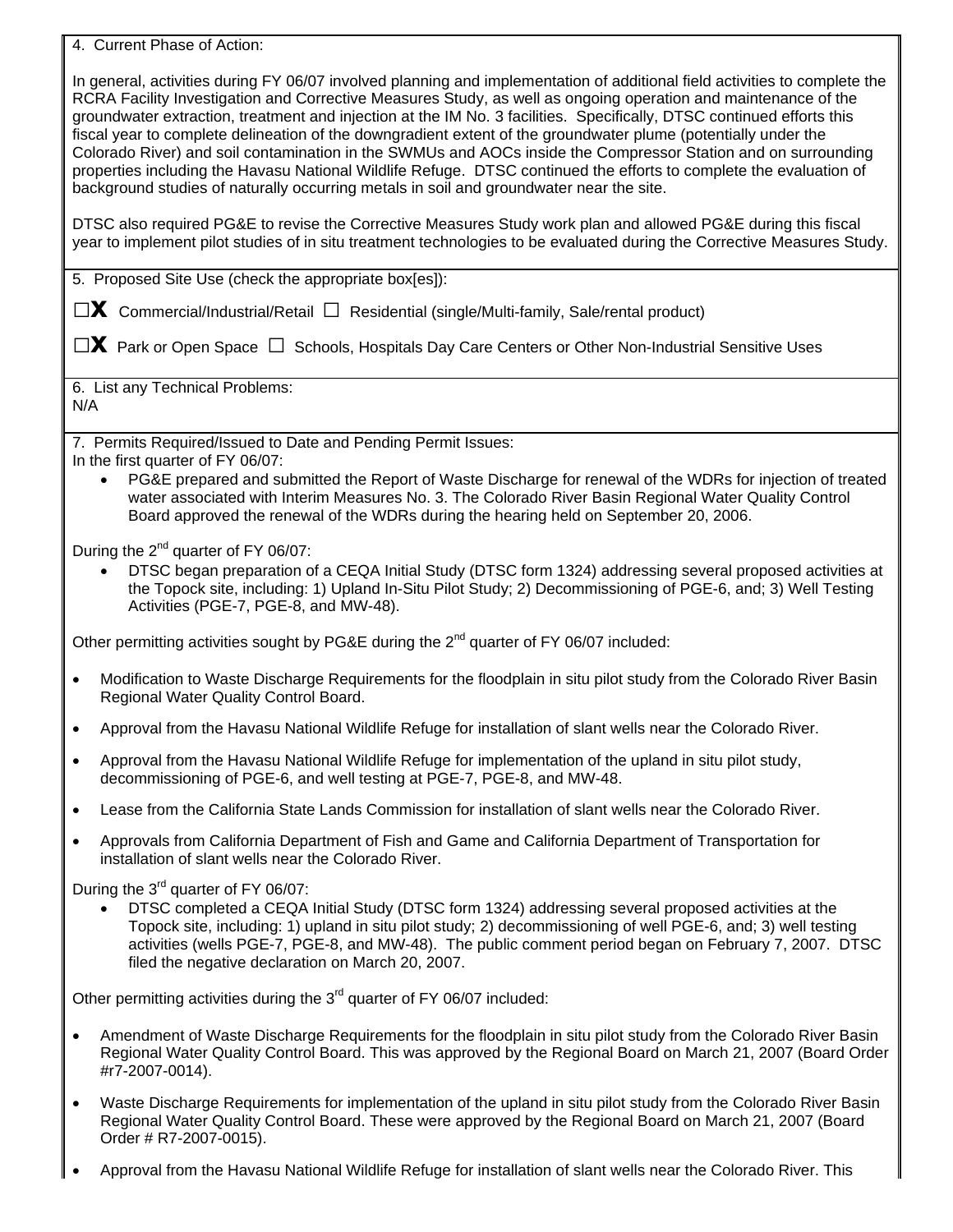approval was granted on January 30, 2007.

| Approval from the Havasu National Wildlife Refuge for implementation of the upland in situ pilot study,   |
|-----------------------------------------------------------------------------------------------------------|
| decommissioning of PGE-6, and well testing at PGE-7, PGE-8, and MW-48. This approval was granted on March |
| 14. 2007.                                                                                                 |
|                                                                                                           |

- Lease from the California State Lands Commission for installation of slant wells near the Colorado River. The lease as adopted on December 14, 2006, and an amended lease was approved on February 5, 2007.
- PG&E and the California Department of Fish and Game amended the Streambed Alteration Agreement, effective February 7, 2007.
- California Department of Transportation issued an encroachment permit for installation of slant wells near the Colorado River on February 13, 2007.

During the  $4<sup>th</sup>$  quarter of FY 06/07:

- PG&E sought approvals from the Havasu National Wildlife Refuge and Arizona state agencies for installation of groundwater monitoring wells on the Arizona shore of the Colorado River.
- PG&E sought approvals from the California Department of Transportation and San Bernardino County for abandonment of PGE-6 and installation of wells associated with the Upland *In Situ* Pilot Study.
- PG&E sought approval from the U.S. Bureau of Land Management for Decommissioning of the IM-2 Batch Treatment Plant.

On May 30, 2007 DTSC approved a change to the drilling method for installation of wells associated with the upland in situ pilot study.

8. Deed Restriction/Land Use Control in Place?

|--|

 **□** Yes **□X** No

Effective Date:

|                               | Engineering Controls (check applicable controls in place):<br>9. |                                |                |                          |  |                            |
|-------------------------------|------------------------------------------------------------------|--------------------------------|----------------|--------------------------|--|----------------------------|
|                               | Air Sparging                                                     | <b>Construct Landfill Cell</b> | $\mathsf{x}$   | Fence Site               |  | Remove Free Product I      |
|                               | Capped Site                                                      | <b>Containment Barrier</b>     | x <sub>1</sub> | In Situ Treatment        |  | Soil Vapor Extraction      |
|                               | Consolidate and Cap                                              | Dual Phase Extraction          |                | Passive Venting          |  | <b>Treatment at Hookup</b> |
|                               | Passive Vent under                                               | Enhanced                       |                | <b>Monitored Natural</b> |  | x Pump and Treat           |
|                               | Structure                                                        | Biodegradation                 |                | Attenuation              |  | Groundwater                |
| Vent Soil<br>OTHER (specify): |                                                                  |                                |                |                          |  |                            |

10. Target Cleanup Levels/Current Contamination Levels: Clean up levels have not yet been determined.

PG&E is implementing an Interim Measure (IM) to address chromium concentrations in groundwater. The IM consists of groundwater extraction for hydraulic control of the plume boundaries in the Colorado River floodplain and management of extracted groundwater. The groundwater extraction, treatment, and injection systems, collectively, are referred to as Interim Measure Number 3 (IM No. 3). Currently, the IM No. 3 facilities include a groundwater extraction system (four extraction wells: TW-2D, TW-3D, TW-2S, and PE-1), conveyance piping, a groundwater treatment plant, and an injection well field for the discharge of the treated groundwater (two injection wells: IW-2 and IW-3).

DTSC has identified 19 Solid Waste Management Units (SWMUs), and Areas of Concern (AOCs) recommended for further evaluation in the Soil RFI. In addition, DTSC has identified 9 previously closed SWMUs and AOCs for additional investigation. Most of these SWMUs and AOCs are located within the fenceline of the Topock Compressor Station. Ten of the 28 SWMUs and AOCs are located outside the compressor station fenceline on PG&E and surrounding property. Constituents of concern include metals, volatile organic compounds, semi-volatile organic compounds, total petroleum hydrocarbons, and asbestos.

During FY 06/07, the RCRA Facility Investigation (RFI) for groundwater to address historic releases of wastewater from the Topock Compressor Station continues. The current concentrations of chromium in groundwater at the site range from less than 0.2 ug/L to 16,400 ug/L. DTSC anticipates soil characterization for contamination to begin in 2007 despite opposition by the Fort Mojave Indian Tribe.

\_\_\_\_\_\_\_\_\_\_\_\_\_\_\_\_\_\_\_\_\_\_\_\_\_\_\_\_\_\_\_\_\_\_\_\_\_\_\_\_\_\_\_\_\_\_\_\_\_\_\_\_\_\_\_\_\_\_\_\_\_\_\_\_\_\_\_\_\_\_\_\_\_\_\_\_\_\_\_\_\_\_\_\_\_\_\_\_\_\_\_\_\_\_

 $\overline{a}$ 11. Ongoing Monitoring (specify timeframes and/or describe "Other"):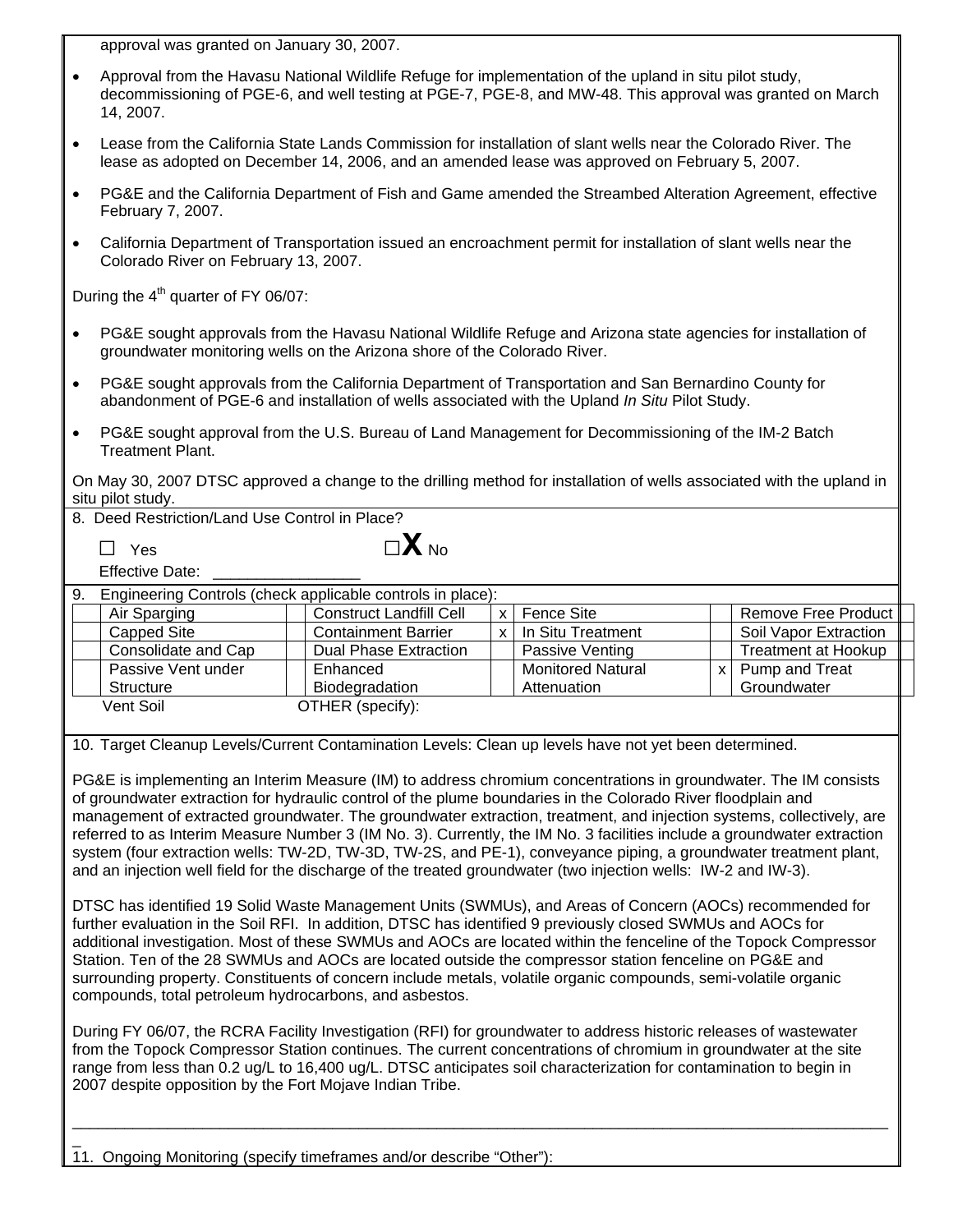# **□x** Groundwater **□** Air **□x** Other Specify: Colorado River Sampling and Monitoring

Sitewide groundwater monitoring occurs semiannually, quarterly, monthly, biweekly, and biennially, as follows:

- Ninety-four monitoring wells are sampled biennially (every 2 years).
- Eighty-six monitoring wells are sampled annually.
- Sixty-eight monitoring wells are sampled semiannually (twice a year).
- Forty-eight monitoring wells are sampled quarterly
- Nine shoreline surface water stations and nine in-channel surface water stations are sampled quarterly (as well as monthly during winter low-river stage conditions).
- Ten monitoring wells on the floodplain are sampled monthly.
- One monitoring well on the floodplain is sampled biweekly (every 2 weeks).

#### **Oversight Agency Costs Reimbursed to Date:**

DTSC labor expenditure for July 2006 – May 2007 (June 2007 expenditures are not yet available): DTSC spent 6,930 hours with an oversight cost of \$939,893.

12. Additional Comments or Issues – add additional pages as needed

#### (Continued from Section 4)

Specific activities during FY 06/07 to complete the RCRA Facility Investigation and Corrective Measures Study included the following:

- DTSC's approach for the RCRA Facility Investigation(RFI)/Remedial Investigation includes the preparation of three volumes; Volume 1 – Site Background and History, Volume 2 – Groundwater, and Volume 3 - Soil. DTSC completed review of the September 6, 2006 revision of the RFI/RI Volume 1 and sent comments to PG&E on May 9, 2007. PG&E submitted a Response to Comments Erratum Package to DTSC for final review and approval on June 29, 2007. On December 6, 2006, PG&E also provided a proposal for responding to previous comments on the groundwater portion of the RFI/RI (Volume 2) that serves to define the required content and changes necessary for the Final Volume 2 RFI. DTSC is currently reviewing this information and will provide PG&E with direction on the revision of the Volume 2 RFI.
- DTSC directed PG&E to revise the Corrective Measures Study Work Plan in a letter to PG&E dated May 15, 2007. PG&E submitted a revised Corrective Measures/Feasibility Study Work Plan to DTSC on June 29, 2007.
- Implementation of the groundwater and surface water monitoring program continued on a bi-weekly, monthly, and quarterly basis during FY 06/07. PG&E submitted quarterly GMP Monitoring reports on September 11, 2006, December 22, 2006, April 2, 2007 and May 31, 2007. An annual summary was submitted on April 2, 2007.
- PG&E completed the final sampling event for the Background Metals Concentrations in Groundwater Study during May1-3, 2006. On September 14, 2006, PG&E submitted a Technical Memorandum providing the background data set and a proposal for completion of the background study, in accordance with the DTSC requirements of October 11, 2005. On November 8, 2006, DTSC requested that PG&E complete preparation of the final report providing results of the Topock Groundwater Background Study. On January 26, 2007, PG&E submitted the Groundwater Background Study report and it is currently under DTSC review.
- During this fiscal year, DTSC continued its review of the Soil Investigation Work Plan, Part A for additional soil sampling at 10 SWMUs, AOCs, and other undesignated areas outside the Topock Compressor Station, and a proposal for collection of additional soil data to augment the existing soil background data set to define concentration of naturally occurring constituents in soil near the site. PG&E submitted the work plan on November 16, 2006. DTSC met with PG&E in subsequent months to refine their soil sampling proposal during monthly coordination meetings. DTSC issued final comments on the data quality objectives to the work plan on May 23, 2007 and released draft comments to the work plan for discussion with the Fort Mojave Indian Tribes on May 25, 2007. DTSC also provided responses to the Fort Mojave Indian Tribe comments on the work plan on June 11, 2007.
- PG&E provided analytical results from the Chromium Isotope Study to DTSC on August 11, 2006. The result of the study was inconclusive. On April 5, 2007, DTSC issued a letter requiring preparation and submittal of a Phase II Chromium Isotope Study Work Plan. The work plan was submitted by PG&E on April 6, 2007, and approved by DTSC on April 27, 2007. PG&E collected the samples from the designated wells for the Phase II Chromium Isotope Study the first week of May, 2007.
- Following completion of the construction and permitting activities, PG&E initiated the in situ pilot study on the Colorado River floodplain study in April 2006. On November 30, 2006, PG&E submitted Addendum #3 to the Floodplain In situ Pilot Study Work Plan proposing changes to the number and schedule for injection. DTSC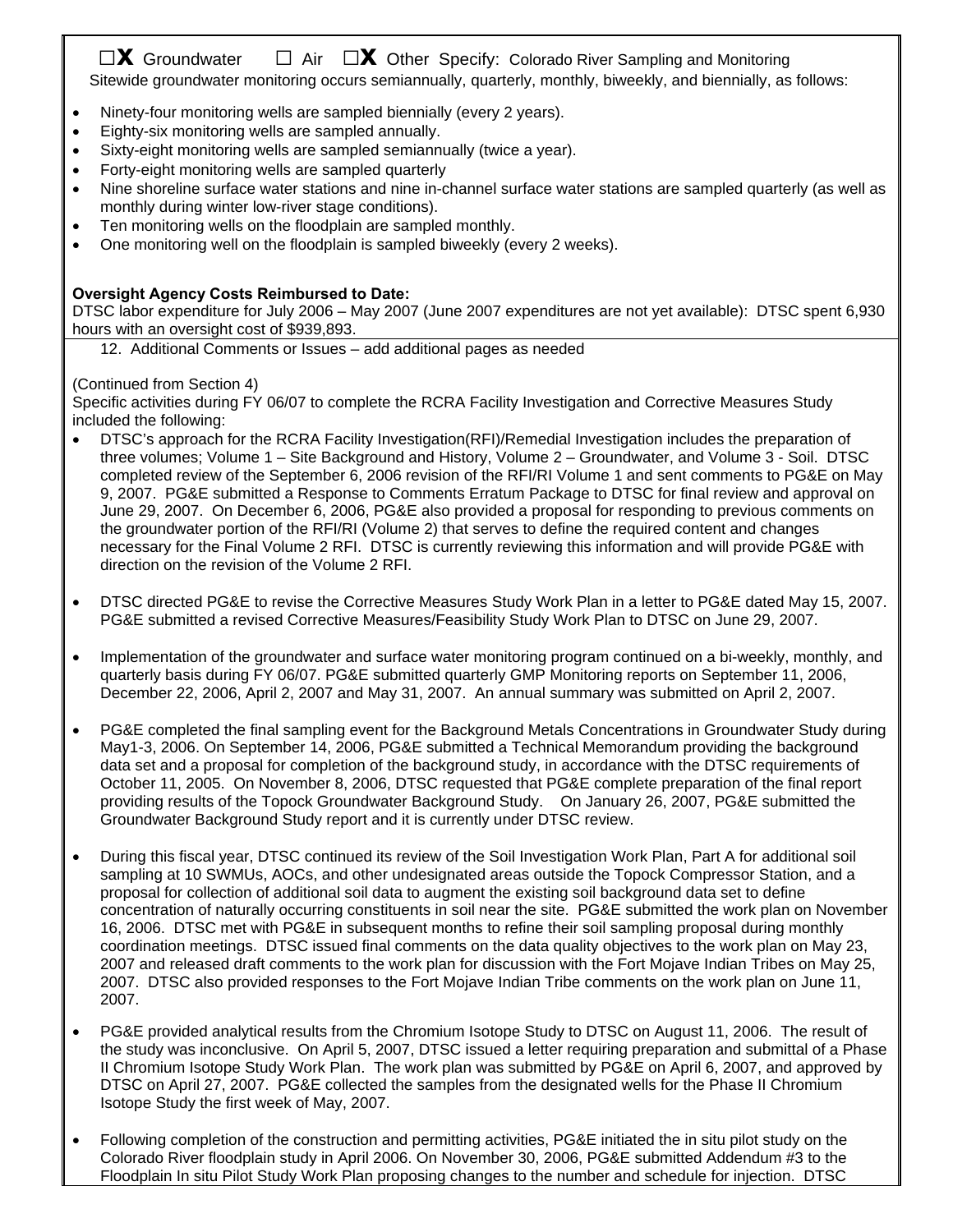issued a conditional approval letter to Addendum #3 on January 12, 2007 authorizing two additional injections. On March 21, 2007, the Colorado River Basin Regional Water Quality Control Board issued an amendment to the Waste Discharge Requirements for this test to allow additional injections at the floodplain. During FY 06/07, five injection events were performed. PG&E will complete the last injection in August 2007.

- In April 2007, PG&E began construction of the upland in situ pilot study. On May 10, 2007, PG&E requested a change in the drilling methodology for installation of the in situ wells. DTSC approved the change on May 30, 2007.
- DTSC issued a conditional approval letter dated April 2, 2007 of the Work Plan for Hydraulic Testing of Bedrock Wells dated November 10, 2006 and a Work Plan addendum dated December 19, 2006. Field Activities began during the last quarter of FY 06/07. Because of the co-location of most of this testing with the proposed upland in situ pilot study, DTSC completed a CEQA initial study and adopted a negative declaration for the upland projects on March 20, 2007.
- During the 1<sup>st</sup> quarter of FY 06/07, PG&E completed annual survey reports for the desert tortoise (report completed July 2006) and the southwestern willow flycatcher (report completed August 2006).
- During the last week of June 2007, the United States Geological Survey conducted a seismic survey of the Colorado River channel to further define the depth to bedrock under the Colorado River in preparation of the installation of monitoring wells in Arizona.
- DTSC is working with PG&E to define the parameters for the human health risk assessment and the ecological risk assessment for the site. DTSC anticipates the remedial objective to be governed by the ecological receptors. PG&E has submitted a Technical Memorandum on Ecological Conceptual Site Models, Assessment Endpoints, and Receptors of Concern to DTSC on April 19, 2007. A Technical Memorandum on Ecological Exposure Parameters, Bioaccumulation Factors, and Toxicity Reference Values was also submitted to DTSC on June 19, 2007.
- On October 19, 2006 in response to a DTSC directive, PG&E submitted a Work Plan for Additional Groundwater Characterization Beneath the Colorado River by Slant Boring in California. DTSC provided conditional approval of the work plan on October 30, 2006. On December 22, 2006, DTSC requested that PG&E prepare an addendum to the work plan; PG&E submitted this addendum on December 29, 2006. DTSC issued conditional approval to the Addendum to the Work Plan on January 31, 2007. Implementation of this work plan began on February 14, 2007. PG&E completed the slant wells and submitted an installation completion report on June 29, 2007.
- PG&E submitted a 3-dimensional block diagrams of site hydrogeology, and a network of interlaced fence diagrams on July 28, 2006 in accordance with requirements of DTSC's February 3, 2006 letter. This information will be used for the final remedy selection under the Corrective Measures Study.
- DTSC completed its review of PG&E's Work Plan for Groundwater Characterization on Arizona Shoreline of the Colorado River. A comment letter was sent to PG&E on February 5, 2007. While DTSC is not the lead agency for the proposed investigation, the data from the investigation will be used in the final Groundwater RFI for the site.
- DTSC completed its review of the Well PGE-6 Decommissioning Work Plan and the Technical Memorandum: Well PGE-6 Decommissioning Evaluation. DTSC comments on these documents were documented in a letter to PG&E dated October 23, 2006. PG&E submitted a revised PGE-6 Decommissioning Work Plan to DTSC on November 10, 2006 which DTSC conditionally approved on March 28, 2007. In May 2007, PG&E completed the abandonment of Well PGE-6.

Activities during Fiscal Year 2006/2007 related to ongoing implementation of the Interim Measure included the following:

- Continuous operation of the Interim Measure groundwater extraction, treatment and injection continued. Periodic downtimes associated with optimization, maintenance and repair were completed in conformance with permit conditions.
- PG&E completed required monitoring and reporting of treatment plant operations as required by the Regional Water Quality Control Board permit. IM-3 Self Monitoring Reports were submitted monthly throughout the fiscal year.
- Compliance Monitoring Program activities in the injection well field continued in conformance with DTSC and RWQCB requirements. The Semi-Annual Groundwater Monitoring report was submitted on July 14, 2006. The Quarterly Groundwater Monitoring reports were submitted on October 13, 2006, January 15, 2007, April 13, 2007. On December 1, 2006 DTSC, RWQCB and PG&E met to discuss compliance requirements associated with monitoring results in one of the shallow wells in the injection well field.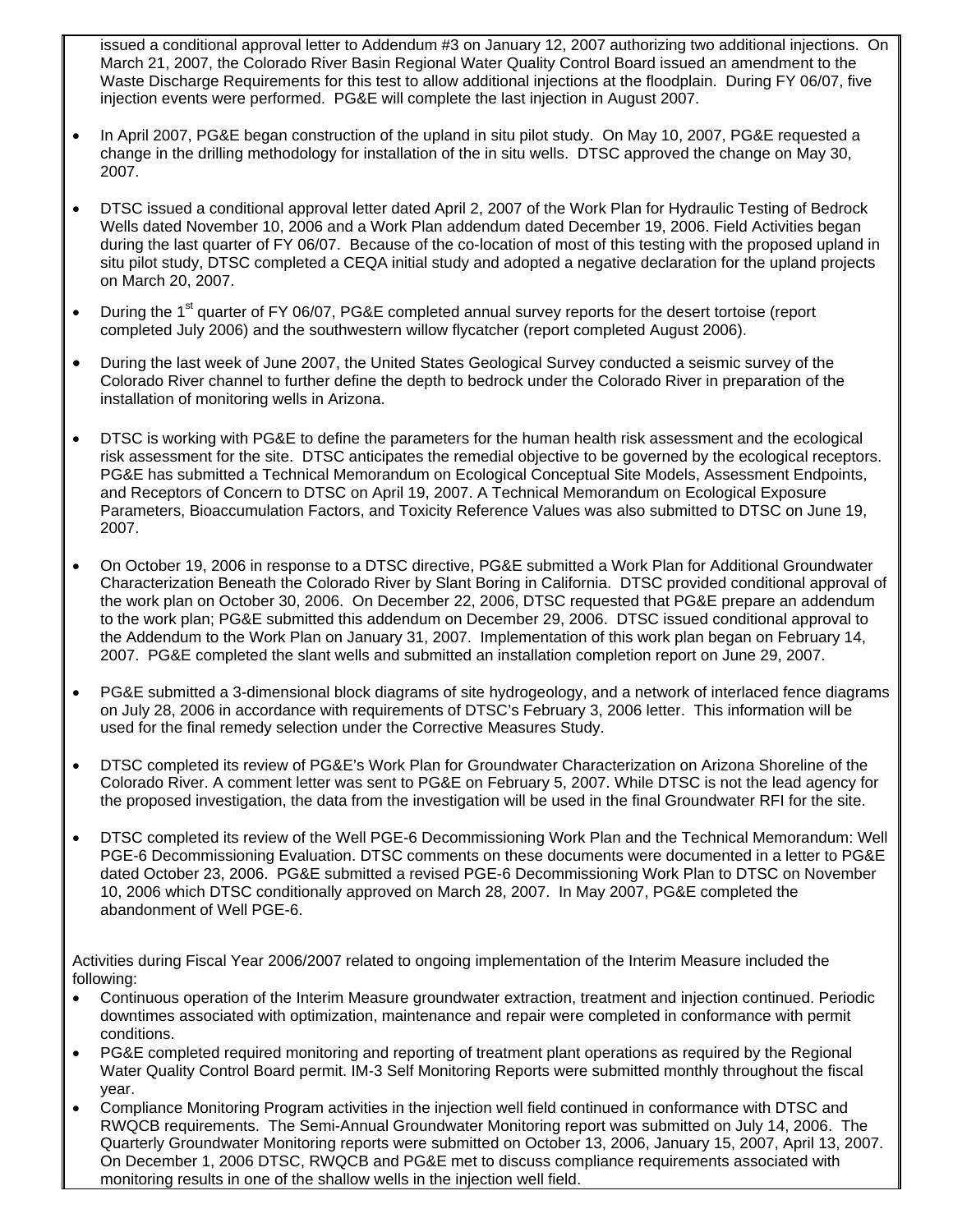| • On January 5, 2007 DTSC provided an acceptance letter for the Performance Assessment Report for the IM-3 |
|------------------------------------------------------------------------------------------------------------|
| Injection Well Field.                                                                                      |

• Performance Monitoring Program activities in the Colorado River floodplain continued. PG&E submitted monthly and quarterly performance monitoring reports. The annual performance monitoring report was submitted on April 6, 2007.

#### **INSTRUCTIONS FOR COMPLETING A STATUS REPORT**

**GENERAL:** This Status Report form is for use in communicating to Cal/EPA the activities of the Administering<br>Agency and Support Agencies with respect to site investigation and remedial action. A Status Report should be compléted following the initial Consultative Work Group meeting. Subsequently, an annual report should be<br>completed each year for the period ending June 30" . A Status Report should also be completed at the end of a<br>desig

> California Environmental Protection Agency 1001 I Street, 25th Floor Site Designation Committee Sacramento, CA 95814

- 1. Date of Consultative Work Group Meeting and List of Attendees: List date(s) of Consultative Work Group<br>Meeting(s) that occurred during the year, including names of attendees followed by agency affiliation in parenthesis
- **2. Recent Public Comment/Participation:** List documents received in the year subject to public comment or public meetings/hearings held and what you did to provide for public participation.
- **3. Describe Known or Potential Areas of Concern:** Describe the site investigative or remedial activities occurring at the site and issues for the year.

#### **4. Current Phase of Action under the Site Designation Process**

List current phase of action corresponding to description provided below by assigning a number followed by an appropriate letter, if applicable (i.e. Work Plan Completed denote as level 3D).

| Number | Description                                                 |
|--------|-------------------------------------------------------------|
| 1      | Administering Agency Designated                             |
| 2      | <b>First Consultative Meeting Completed</b>                 |
| 3      | Levels of Action                                            |
|        | A - Preliminary Site Assessment Completed                   |
|        | B - Site Investigation Completed                            |
|        | C - Feasibility Study Completed                             |
|        | D - Work Plan Completed                                     |
|        | E - Cleanup Alternative Selected and Authorized             |
|        | F - Design of Cleanup Alternative Selected                  |
|        | G - Implementation of Cleanup Alternative (give % complete) |
|        | H - Remediation Completed                                   |
| 4      | Certificate of Completion Issued                            |
|        | (after concurrence by other interested agencies).           |
|        |                                                             |

- **5. Proposed Site Use:** Check the appropriate box or boxes which describe the planned use for the site:
	- (1) Commercial/Industrial/Retail; (2) Residential (single/multi-family, sale/rental product); (3) Park or Open space; (4) Schools, Hospitals, Day Care Centers or Other Non-residential Sensitive Uses.
- **6. List any Technical Problems:** Describe any technical issues impeding site investigative or cleanup activities.
- 7. Permits Required/Issued to Date and Pending Permit Issues: List any permits currently being required and/or<br>issued by the Administering or Support Agency. List any permits currently pending approval and any requirements
- **8**. **Deed Restrictions/Land Use Controls:** Check applicable box and specify the date if the response is "yes."
- **9**. **Cleanup Levels:** Specify current contamination levels and proposed target cleanup levels for major contaminants.
- **10. Ongoing Monitoring:** Check the appropriate box(es) and/or specify any other type of ongoing monitoring that is in place. Specify approximate timeframes (using months/years) for monitoring, i.e., 11/06 1/10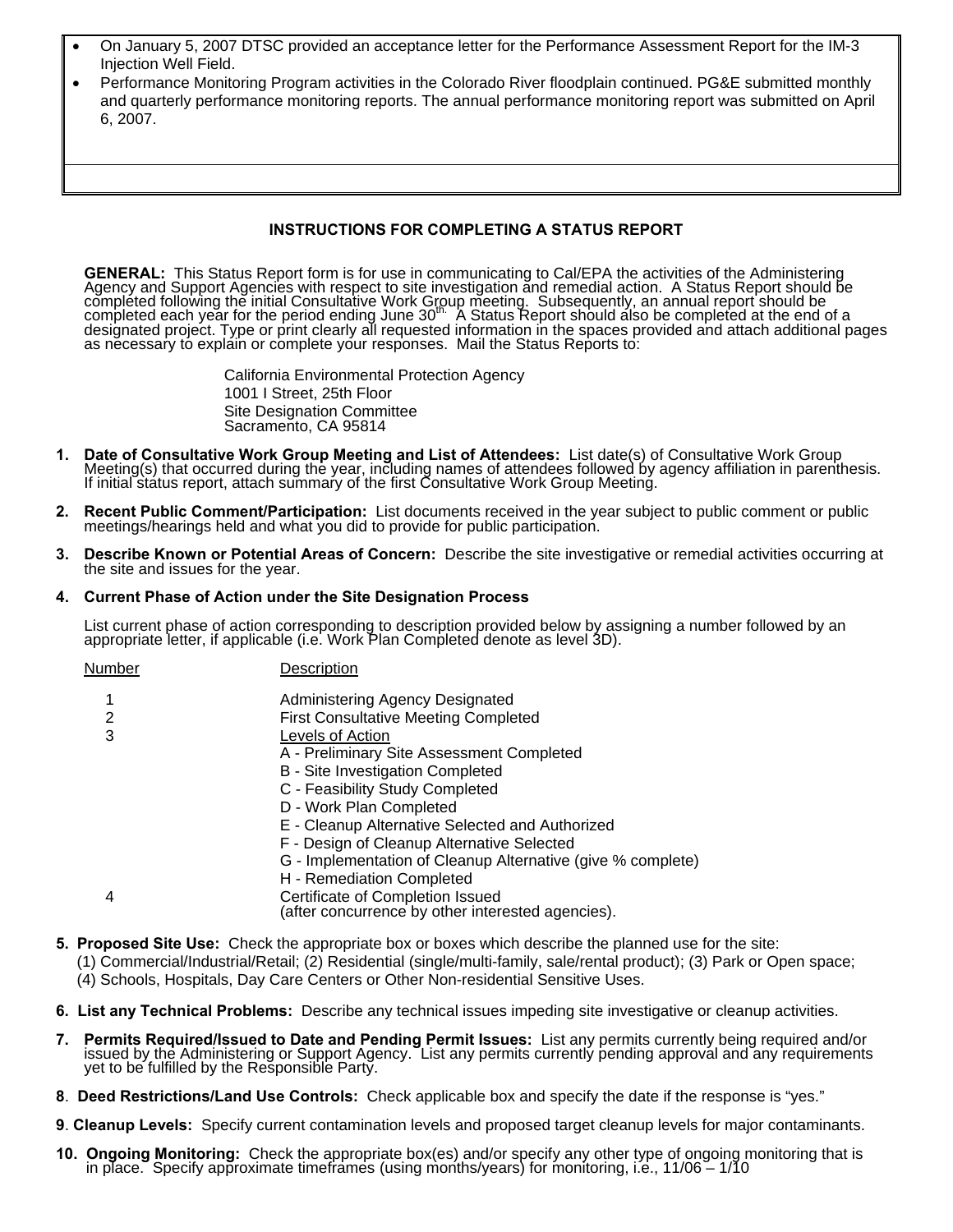- **11. Oversight Agency Costs Reimbursed to Date:** For the project, list agency, amount reimbursed followed by pending reimbursement in parenthesis, and brief description of services provided by each agency.
- 12. Additional Comments or Issues: If needed, attach additional sheets to describe any important issues not<br>previously addressed above such as issues discussed at last Consultative Work Group Meeting. In the event the<br>proj report.

Cal/EPA -- Site Designation Committee -- Status Report Form 5/06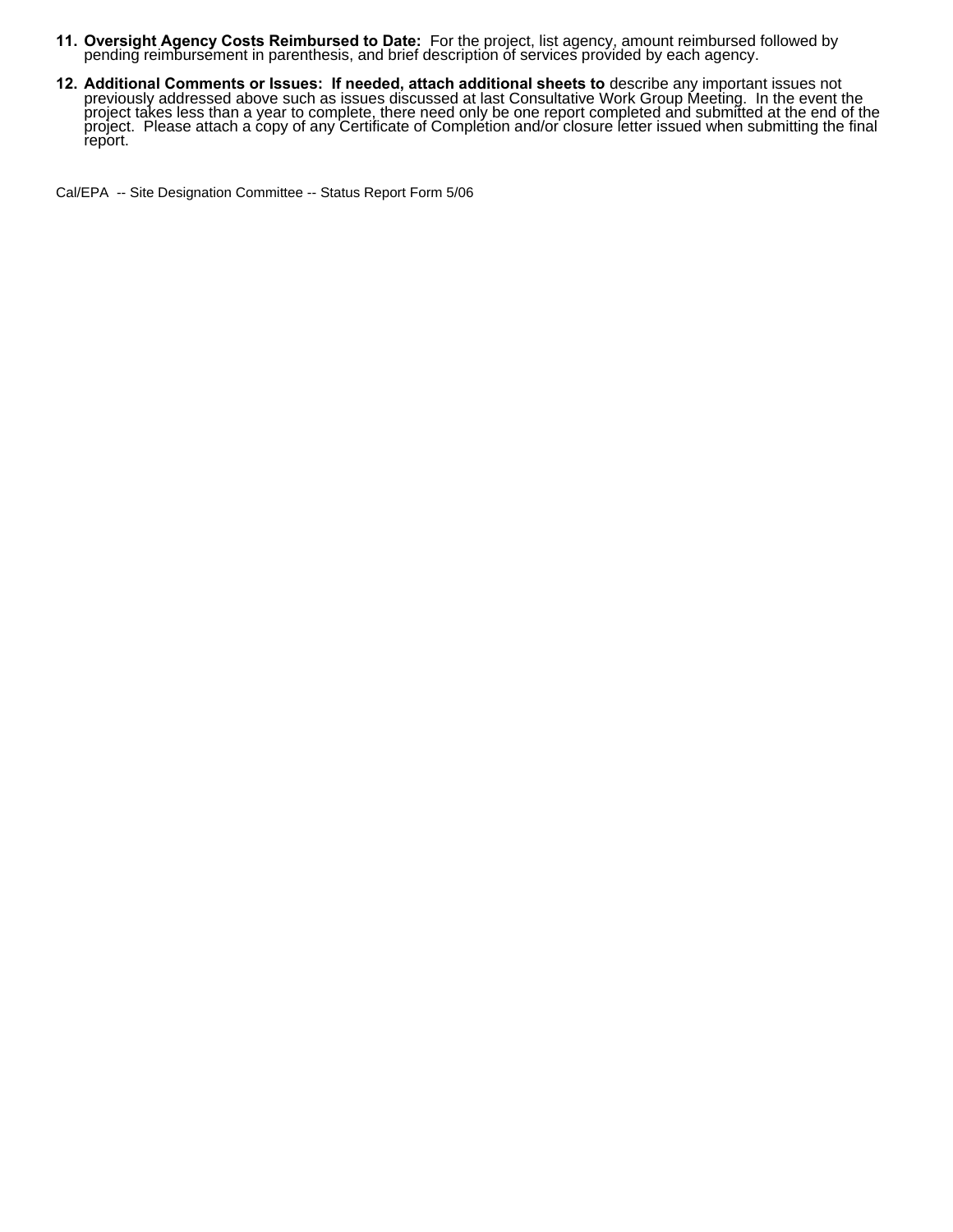#### **PG&E Topock Compressor Station Annual Status Report July 2006 – June 2007**

### **ATTACHMENT A - Dates of Consultative Meetings and List of Attendees (Agency)**

# **August 15, 2006 – Department of Toxic Substances Control (DTSC) Communication & Update Meeting with Fort Mojave Indian Tribe (FMIT):**

**Attendees:** Watson Gin, Karen Baker, Nancy Long, Mona Arteaga (DTSC); Councilwoman Colleen Garcia, Linda Otero, Courtney Coyle, Sherma Hamilton, Chairwoman McDowell, Isadora Evanston (FMIT)

### **August 16, 2006 – Consultative Workgroup Face-To-Face Meeting**

**Attendees:** Karen Baker, Aaron Yue, Watson Gin, Fred Zanoria, Chris Guerre, Mona Arteaga, Jeanne Matsumoto, Nancy Long, Michael Eichelberger (via telephone), Lori Hare (via telephone) – Department of Toxic Substances Control (DTSC); Tom Vandenberg (via telephone) – State Water Resource Control Board (SWRCB); Barbara Benson, Yvonne Meeks (via telephone), Bob Doss, Curt Russell, Glenn Caruso, Robert Knutson, David Gilbert – Pacific Gas and Electric (PG&E); Julie Eakins, Martin Barackman, Kasia Grisso, Christina Hong, Jim Hartley (via telephone) (CH2M Hill on behalf of PG&E); Robert Lucas (Lucas Advocates on behalf of PG&E); Jim Priest, Mary Adelzadeh – U.S. Bureau of Land Management (BLM); Jeff Smith – U.S. Bureau of Reclamation (BOR); Casey Padgett (via telephone) – U.S. Department of the Interior (DOI); John Earle, Ty J. Benally – U.S. Fish and Wildlife Service (USFWS); Ken Stollenwerk (via telephone) – U.S. Geological Survey (USGS); Jody Sparks (Toxics Assessment Group on behalf of Metropolitan Water District (MWD); Kristie Kilgore – Arizona Department of Environmental Quality (ADEQ); Michael Tsosi – Colorado River Indian Tribes (CRIT); Nora McDowell, Linda Otero – Fort Mojave Indian Tribe (FMIT); Courtney Coyle, Sharma Hammond (legal reps. for FMIT); Leo Leonhart – Hargis & Associates (via telephone) (on behalf of FMIT); Eddie Williams – Fort Yuma-Quechan Indian Tribe

### **September 12, 2006 – Geo/Hydro Technical Work Group Face-To-Face Meeting**

**Attendees:** Kate Burger, Chris Guerre, Fred Zanoria, Richard Coffman (DTSC), Yvonne Meeks, Brian Schroth, Fritz Carlson (PG&E/CH2M Hill), Liann Chavez (via telephone) (RWQCB), Peter Martin, Tom Bullen, John Izbicki, Jeff Smith, Ken Stollenwerk (via telephone) (USBR/USGS), Rick Waddell (ADEQ/GeoTrans), Mitch Kaplan (via telephone) (US EPA), Phil Rosenberg, Tim Leo (via telephone) (FMIT/Hargis)

### **September 12, 2006 – DTSC Communication & Update Meeting with Colorado River Indian Tribes:**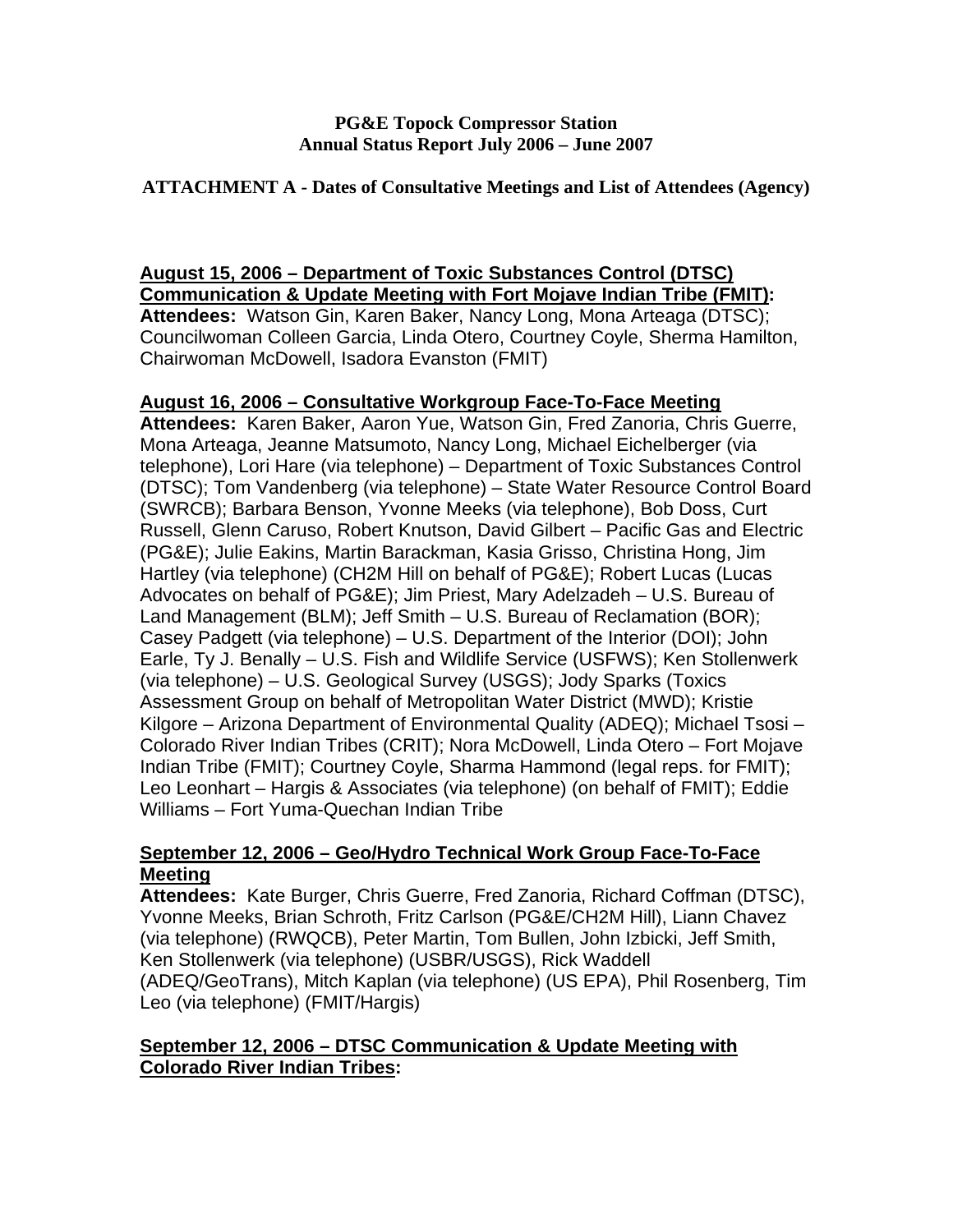**Attendees:** Karen Baker, Mona Arteaga, Jeanne Matsumoto (DTSC), Mona Duran, Josh Goodman (CRIT)

### **September 13, 2006 – DTSC Communication & Update Meeting with Chemehuevi Indian Tribe:**

**Attendees:** Watson Gin, Barbara Coler, Chris Guerre, Karen Baker, Fred Zanoria, Mona Arteaga, Jeanne Matsumoto (DTSC), Shirley Smith, David Todd, Dennis Fagundes, Bill Cox, Ron Escobar (Chemehuevi Indian tribe)

### **September 14, 2006 – DTSC Communication & Update Meeting with Fort Mojave Indian Tribe:**

**Attendees:** Watson Gin, Barbara Coler, Karen Baker, Chris Guerre, Jeanne Matsumoto, Mona Arteaga (DTSC), Courtney Coyle, Steven McDonald, Nora McDowell, Linda Otero, Luke Johnson (FMIT)

# **October 3, 2006 – EIR Contract Initial Meeting**

**Attendees:** Aaron Yue, Ken Tipon (DTSC), Bob Doss, Barbara Benson (Pacific Gas & Electric), Miles Imwalle (Morrison & Foerster on behalf of PG&E), Leaha Murphy, Francine Dunn, Bobbette Biddulph, Curtis Alling, Syndey Coatsworth (EDAW)

### **October 18, 2006 – Consultative Workgroup Face-To-Face Meeting**

**Attendees:** Karen Baker, Aaron Yue, Barbara Coler, Chris Guerre, Ken Tipon, Loveriza Sarmiento, Mona Arteaga, Jeanne Matsumoto, Lori Hare, Greg Neal (via telephone), Michael Eichelberger (via telephone), Nancy Long (via telephone) (DTSC); Jose Cortez (via telephone) CA Regional Water Quality Control Board (CRWQCB); Tom Vandenberg (via telephone) (SWRCB); Yvonne Meeks, Barbara Benson, Bob Doss, Curt Russell, Glenn Caruso, David Gilbert, Robert Knutson (via telephone), Adrienne LaPierre (Iris Environmental for PGE) (PG&E); Julie Eakins, Kasia Grisso, Christina Hong, Martin Barackman (via telephone), Fritz Carlson (via telephone), Keith Sheets (via telephone), CH2M Hill on Behalf of PG&E; Robert Lucas (Lucas Advocates on behalf of PG&E); Jim Priest, Mary Adelzadeh (BLM); Dawn Arnold, Al Wickline (via telephone), Science Application International Corp. (SAIC on behalf of BLM); Mark Slaughter, Gerald Hickman (BOR); Casey Padgett, Joanna Day (DOI); John Earle, Ty J. Benally (USFWS); Peter Martin (via telephone)(USGS); Jody Sparks (via telephone), Toxics Assessment Group on behalf of MWD; David Todd, Chemehuevi Indian Tribe; Lisa Swick (CRIT); Nora McDowell-Antone, Luke Johnson (FMIT); Courtney Coyle (legal rep. for FMIT), Leo Leonhart (via telephone) (Hargis & Associates on behalf of FMIT); Bobbette Biddulph, Jamie Cleland, Sydney Coatsworth (via Telephone, EDAW)

### **October 19, 2006 – Meeting with Chemehuevi Indian Tribe – "PG&E Topock Investigation: Use of Chromium Isotopes"**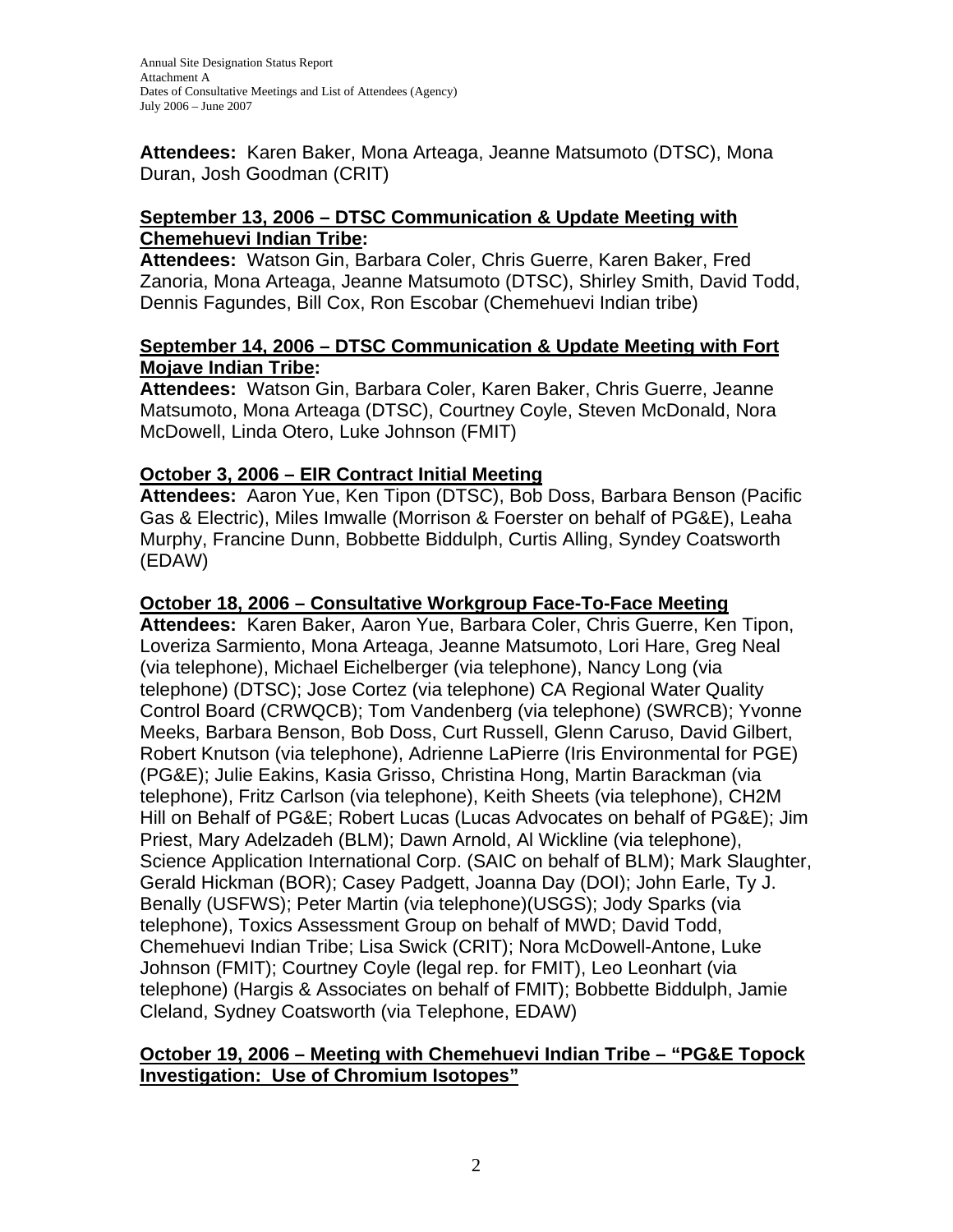**Attendees:** Aaron Yue, Fred Zanoria, Mona Arteaga, Jeanne Matsumoto (DTSC), Dennis Fagundes, William Cox, David Todd, Edward Tito Smith (Chemehuevi Indian tribe)

### **December 4, 2006 – DTSC-Fort Mojave Meeting at Tribal Headquarters, Needles, CA**

**Attendees:** Watson Gin, Karen Baker, Nancy Long (via telephone), Aaron Yue (via telephone) (DTSC), Nora McDowell, Linda Otero (FMIT), Leo Leonhart, Phil Rosenberg (Hargis & Associates), Courtney Coyle, Steve McDonald (on behalf of FMIT)

### **December 11, 2006 – Site Walk for Soil Sampling**

**Attendees:** Aaron Yue, Greg Neal, Chris Guerre, Watson Gin, Karen Baker (DTSC); Jeff Smith, Mark Slaughter (BOR); Linda Otero, Nora McDowell (FMIT); Phil Rosenberg, Leo Leonhart (Hargis & Associates on behalf of FMIT), Steven McDonald (Luce, Forward on behalf of FMIT), Glenn Caruso, Barbara Benson, Yvonne Meeks (PG&E), Susanne Von Rosenberg (GAIA on behalf of PG&E); Mary Long (BLM), Dawn Hubbs (Hualapai Indian Tribe),

### **December 12, 2006 – Geo/Hydro Technical Work Group Face-To-Face Meeting**

**Attendees:** Chris Guerre, Aaron Yue, Karen Baker, Rich Coffman (via telephone), Fred Zanoria (via telephone) (DTSC); Yvonne Meeks, Barbara Benson (via telephone) (PG&E); Fritz Carlson, Brian Schroth, Martin Barackman (via telephone), George Ring (via telephone), Larry Hilshire (via telephone) (CH2M Hill); Jeffery Smith (U.S. BOR); Peter Martin, Ken Stollenwerk (USGS); Jim Priest (US BLM); Tom Vandenberg (via telephone) (SWRCB);Jerry Smit, Samantha Roberts (ADEQ); Leo Leonhart, Phil Rosenberg (Hargis & Assoc. on behalf of FMIT)

### **December 13, 2006 – Consultative Work Group Face-To-Face Meeting**

**Attendees:** Karen Baker, Aaron Yue, Barbara Coler, Chris Guerre, Mona Arteaga, Jeanne Matsumoto, Nancy Long (via telephone), Lori Hare (via telephone) (DTSC); Tom Vandenberg (via telephone) (SWRCB); Barbara Benson, Curt Russell, Glenn Caruso, Robert Knutson (via telephone) (PG&E); Brian Schroth, Christina Hong, Fritz Carlson, Kasia Grisso (CH2M Hill on behalf of PG&E); Robert Lucas (Lucas Advocates on behalf of PG&E); Jim Harrington (Arcadis on behalf of PG&E); Jim Priest, Mary Adelzadeh (BLM), Dawn Arnold (SAIC on behalf of BLM); Jeff Smith (BOR), Mitch Kaplan (via telephone) (USEPA); Ty J. Benally (USFWS); Peter Martin, Ken Stollenwerk (USGS), Jody Sparks (via telephone) (Toxics Assessment Group on behalf of MWD); Michael Tsosie, Lisa Swick, Josh Goodman (CRIT); Linda Otero (FMIT); Leo Leonhart, Phillip Rosenberg (Hargis & Associates on behalf of FMIT); Courtney Coyle (via telephone) (legal rep. for FMIT); Dawn Hubbs (Hualapai Indian Tribe); Mary Ettinger (Mohave County Environmental Health)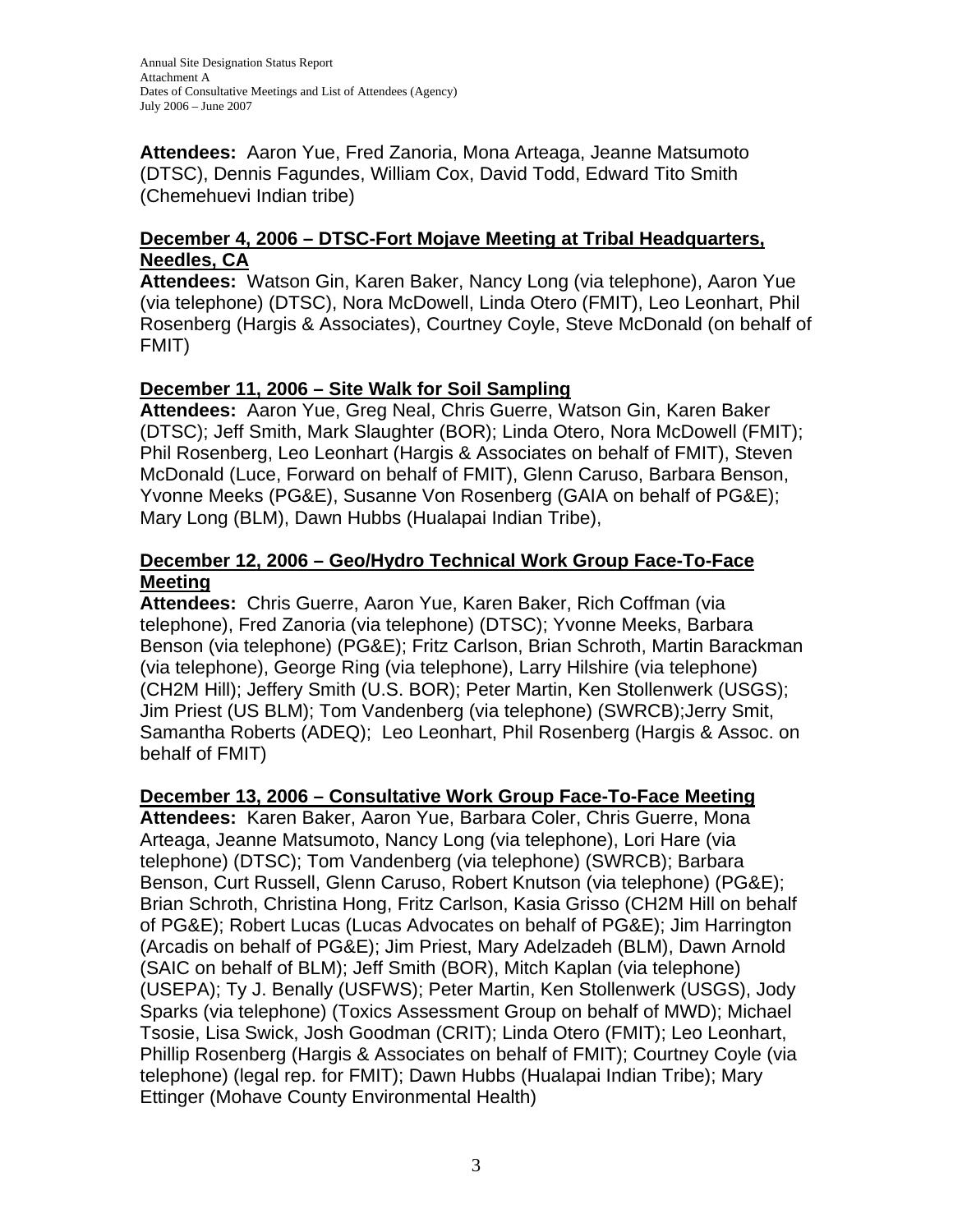### **February 21, 2007 – Geo/Hydro Technical Work Group Face-To-Face Meeting**

**Attendees:** Chris Guerre, Karen Baker, Aaron Yue (DTSC); Barbara Benson, Yvonne Meeks, Bob Lucas (PG&E); Fritz Carlson, Brian Schroth, Martin Barackman, Jim Hartley (CH2M Hill on behalf of PG&E); Mitch Kaplan (USEPA); Mary Adelzadeh-Long, Jim Priest, Catherine White (USBLM); Peter Martin (USGS); Jeff Smith (USBOR); Cliff Raley – (RWQCB); Dennis Parfitt (SWRCB): Phil Rosenberg (Hargis & Associates on behalf of FMIT); Luke Johnson (FMIT); Dawn Hubbs (Hualapai Indian tribe)

### **February 22, 2007 – Consultative Workgroup Face-To-Face Meeting**

**Attendees:** Watson Gin, Barbara Coler, Karen Baker, Aaron Yue, Chris Guerre, Ken Tipon, Mona Arteaga, Jeanne Matsumoto, Nancy Long (via telephone), Lori Hare (via telephone) (DTSC); Cliff Raley, Robert Perdue (via telephone) (RWQCB); Tom Vandenberg (SWRCB); Cliff Raley, Robert Perdue (via telephone) (PG&E); Fritz Carlson, Kasia Grisso, Christina Hong, Jim Hartley, Martin Barackman (via telephone) (CH2M Hill on behalf of PG&E), Robert Lucas (Lucas Advocates on behalf of PG&E); Mary Adelzadeh, Jim Priest, Cathy Wolff-White (BLM); Al Wickline (via telephone) (SAIC on behalf of BLM); Mark Slaughter (BOR); Casey Padgett (via telephone) (DOI); Mitch Kaplan (USEPA), John Earle (via telephone) (USFWS); Jody Sparks (via telephone) – Toxics Assessment Group monitoring meeting for Metropolitan Water District (MWD); Jerry Smit (ADEQ); Michael Tsosie, Lisa Swick (CRIT); Luke Johnson, Linda Otero (FMIT); Phillip Rosenberg, Leo Leonhart (via telephone) (Hargis & Associates on behalf of FMIT), Linda Lewis (via telephone) (for Courtney Coyle on behalf of FMIT); Dawn Hubbs (Hualapai Indian tribe);, Lonn Maier (via telephone) (EDAW)

### **February 2007 – DTSC Communication and Update Meeting with Hualapai Indian Tribe:**

**Attendees:** Chairman Charles Vaughn, Hualapai Tribal Council, Loretta Jackson, Dawn Hubbs, (Hualapai Indian Tribe); Watson Gin, Aaron Yue, Karen Baker, Mona Arteaga, Jeanne Matsumoto (DTSC)

**March 1, 2007 – Geo/Hydro Technical Workgroup Phone Conference Meeting (MW-52 Well Screen call) Attendees:** Chris Guerre (DTSC); Yvonne Meeks (PG&E);,Martin Barackman, Paul Bertucci, Mike Cavaliere, Brian Schroth (CH2M Hill); Peter Martin (USGS); Philip Rosenberg (Hargis & Associates representing FMIT)

**March 26, 2007 – Geo/Hydro Technical Workgroup Phone Conference Meeting (MW-53 Well Screen call) Attendees:** Chris Guerre (DTSC); Yvonne Meeks (PG&E);,Martin Barackman, Paul Bertucci, Mike Cavaliere, Brian Schroth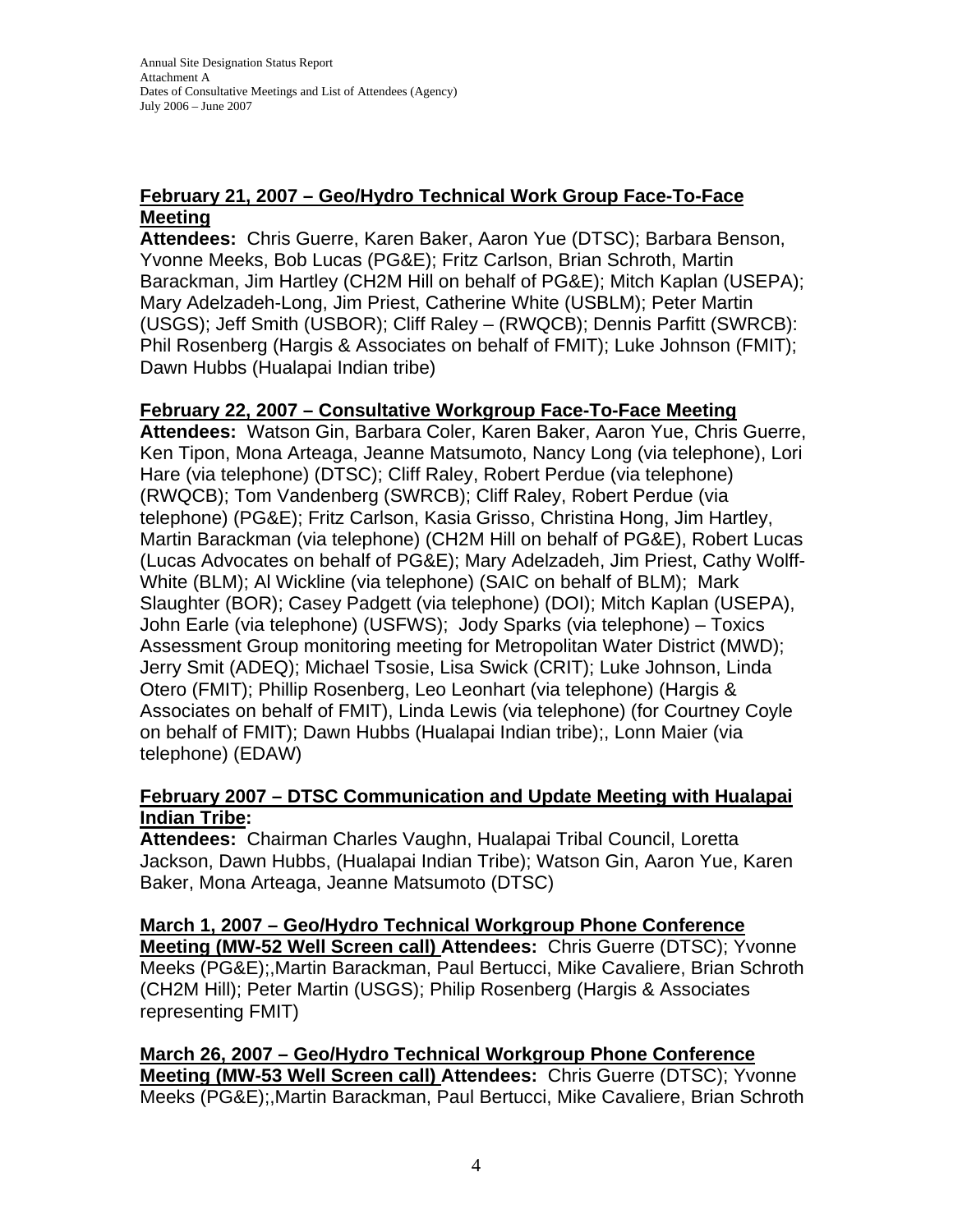(CH2M Hill); Peter Martin (USGS); Leo Leonhart, Philip Rosenberg (Hargis & Associates representing FMIT)

### **April 11, 2007 – DTSC, EDAW and PG&E Meeting**

**Attendees:** Ken Tipon, Guenther Moskat, Aaron Yue, Jeanne Matsumoto (via telephone) (DTSC); Sydney Coatsworth, Francine Dunn, Bobbette Biddulph, Leaha Murphy (EDAW), Robert Doss, Dave Gilbert (PG&E)

### **April 17, 2007 – PG&E Topock Communication and Update Meeting with CRIT:**

**Attendees:** Karen Baker, Mona Arteaga, Jeanne Matsumoto (DTSC); Michael Tsosie, Charles Land (CRIT)

# **April 18, 2007 – Consultative Workgroup Face-to-Face Meeting**

**Attendees:** Karen Baker, Aaron Yue (via telephone), Chris Guerre, Mona Arteaga, Jeanne Matsumoto, Loveriza Sarmiento, Nancy Long (via telephone), Michael Eichelberger (via telephone), Lori Hare (via telephone) (DTSC); Cliff Raley (via telephone), Abdi Haile (via telephone) (CRWQCB); Yvonne Meeks, Barbara Benson, Curt Russell, Glen Caruso, Dave Gilbert, Robert Doss (via telephone), Jim Harrington (Arcadis), Winnie Curly (Arcadis), Adrienne LaPierre (consultant to PG&E) (PG&E); Fritz Carlson, Julie Eakins, Kasia Grisso, Christina Hong, Jim Hartley, Martin Barackman (via telephone), Keith Sheets (via telephone), Susanna Von Rosenberg (via telephone) (CH2M Hill on behalf of PG&E); Robert Lucas (Lucas Advocates on behalf of PG&E); Jim Priest (BLM); Mitch Kaplan (via telephone) (USEPA); John Earle (via telephone), Ty Benally (via telephone) (USFWS); Bart Koch, Pete Sylva (via telephone) (MWD); Michael Tsosie, Lisa Swick, Gary Hansen (CRIT); Linda Otero, Leo Leonhart (Hargis & Associates), Leo Lemarky (Hargis & Associates via telephone) (FMIT); Dawn Hubbs (Hualapai Indian tribe); Rebecca Bramlett (Mojave County)

# **May 31, 2007 – DTSC/Fort Mojave Tribe Meeting**

**Attendees:** Watson Gin, Karen Baker (DTSC); Chairwoman Nora McDowell, Linda Otero, Steve McDonald (Attorney at Law Rep. for FMIT), Courtney Coyle (via telephone) (Attorney at Law Rep. for FMIT); Leo Leonhart (via telephone) and Phil Rosenberg (via telephone) (Hargis & Associates)

### **June 11, 2007 – Geo/Hydro Technical Workgroup Phone Conference Meeting**

**Attendees:** Chris Guerre, Alfredo Zanoria (DTSC);Yvonne Meeks, Kevin Sullivan (contract Engineer) (PG&E); Martin Barackman, Paul Bertucci, Jay Piper, Brian Schroth (CH2M Hill); Peter Martin, Ken Stollenwerk (USGS); Jeff Smith (US BOR); Sun Liang (MWD); Eric Fordham (Geopentech representing MWD); Philip Rosenberg (Hargis & Associates representing FMIT)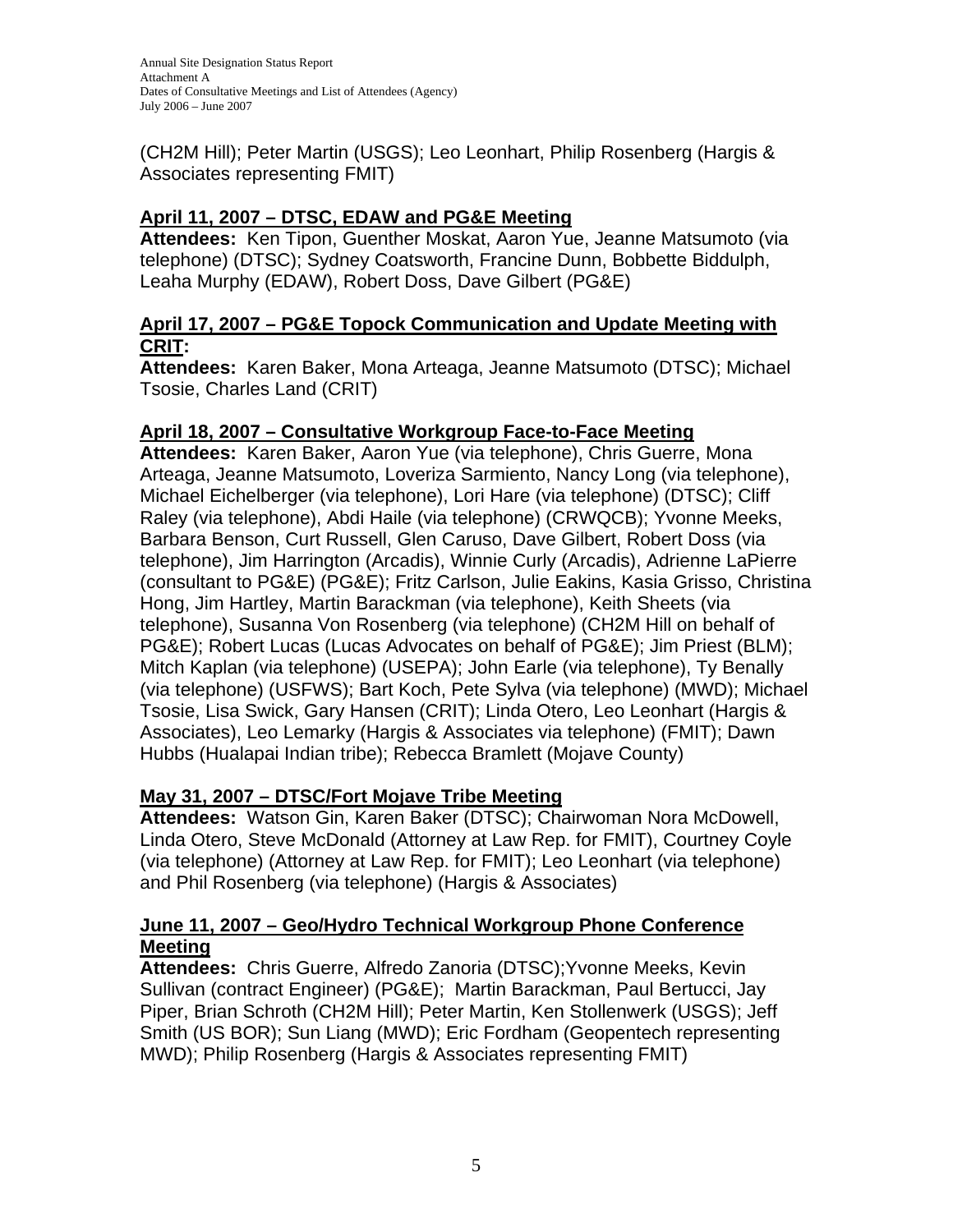### **June 20, 2007 – Consultative Workgroup Face-To-Face Meeting**

**Attendees:** Watson Gin, Karen Baker, Aaron Yue, Chris Guerre, Mike Eichelberger, Mona Arteaga, Jeanne Matsumoto, Loveriza Sarmiento (via telephone), Nancy Long (via telephone), Lori Hare (via telephone) (DTSC); Tom Vandenberg (SWRCB); Abbas Amirteymoori, Colorado River Board of California (CRB); Denise M Landstedt, San Diego County Water Authority (SDCWA); Mark Beuhler, Coachella Valley Water District (CVWD); Yvonne Meeks, Barbara Benson, Dave Gilbert, Robert Doss, Curt Russell, Glenn Caruso, Keith Sheets, Lisa Cope (Arcadis), Linda MacPherson (Arcadis), Winnie Curly (Arcadis)(via telephone) (PG&E); Julie Eakins, Kasia Grisso, Martin Barackman, Dennis Shelton, Liz Dodge, Jim Hartley, Linda Macpherson, Christina Hong (via telephone) (CH2M Hill); Robert Lucas (Lucas Advocates on behalf of PG&E); Cathy Wolff-White, Jim Priest, Kris Doebbler, Mary Adelzadeh, Dawn Arnold (SAIC) (US BLM); Mark Slaughter (USBOR); Casey Padgett, Melissa Derwart (US DOI); Mitch Kaplan (via telephone) (US EPA); Carrie Marr, Ty J. Benally, Lynn Wellman (USFWS); Bart Koch (MWD); Jerry Smit (via telephone) (ADEQ); Dennis Fagundes (via telephone) (Chemehuevi Indian Tribe); Michael Tsosie, Lisa Swick (CRIT); Timothy Williams, Linda Otero, Luke Johnson, Michael Sullivan (Toxicologist representing FMIT), Leo Leonhart (Hargis & Associates), Courtney Coyle (Attorney at Law Rep. for FMIT), Steven McDonald (Attorney at Law Rep. for FMIT) (FMIT)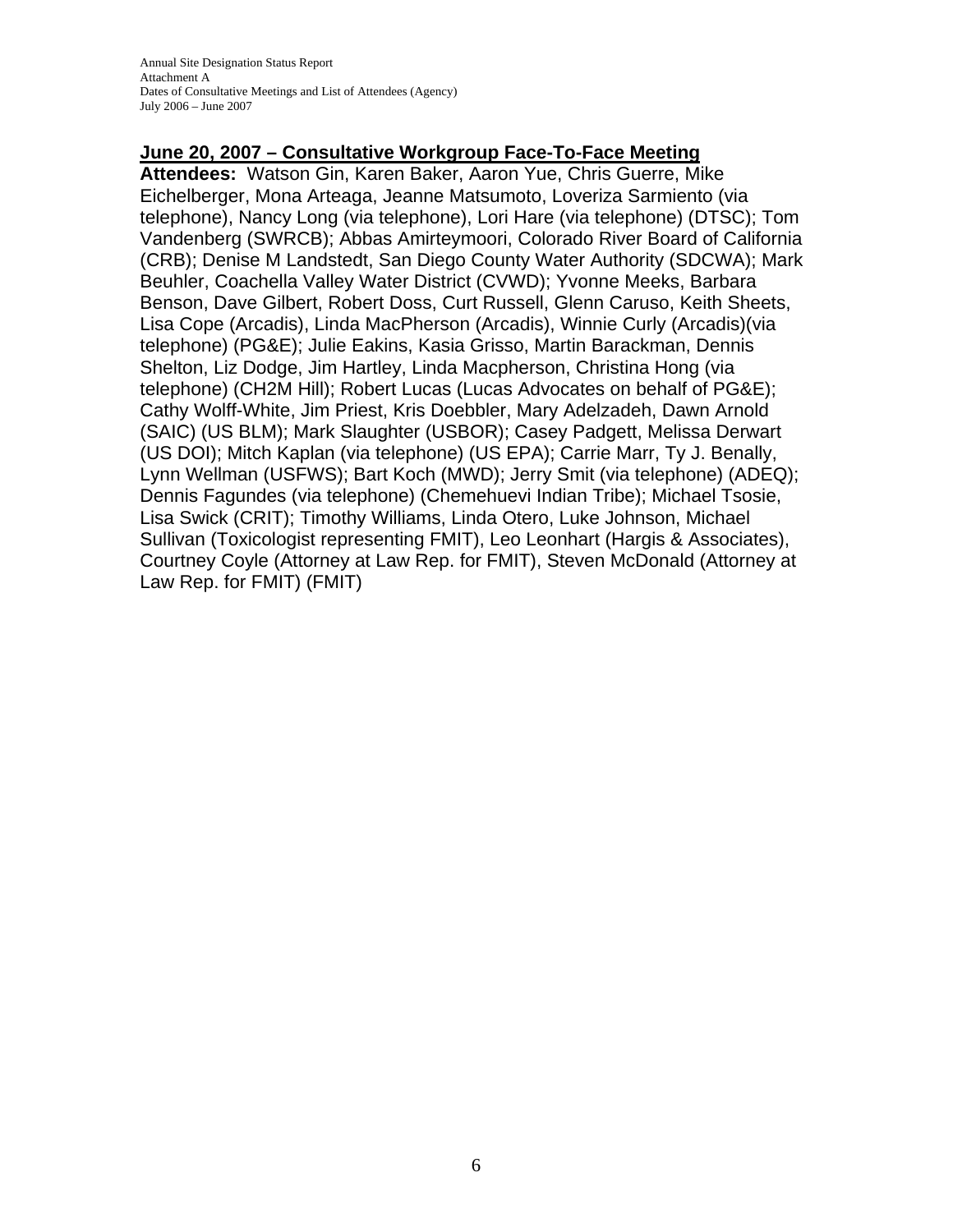#### **PG&E Topock Compressor Station Annual Status Report July 2006 – June 2007**

#### **ATTACHMENT B – Consultative Work Group (CWG) Members and Tribal Representatives Notified and Invited to CWG Meetings**

### **August 16, 2006 – Consultative Work Group Face-To-Face Meeting**

**Notified and Invited:** Department of Toxic Substances Control (DTSC), Department of General Services (DGS), Pacific Gas & Electric (PG&E) and their consultants CH2M Hill, Lucas Advocates, & Latham & Watkins, US Department of the Interior (USDOI), US Environmental Protection Agency (USEPA), Senator Feinstein's Office, US Fish and Wildlife Service (USFWS), US Bureau of Reclamation (USBOR), California Department of Fish and Game (DFG), State Water Resource Control Board (SWRCB), California Region Water Quality Control Board (CRWQCB), US Bureau of Land Management (USBLM) and their consultants Science Application International Corp. (SAIC), US Geological Survey (USGS), Arizona Department of Environmental Quality (ADEQ), Metropolitan Water District (MWD) and their consultants Toxics Assessment Group and Geopentech, Chemehuevi, Cocopah, Colorado River Indian Tribe (CRIT), Fort Mojave Indian Tribe (FMIT) and their consultants Hargis & Associates, Luce, Forward & Hamilton & Held-Palmer House, Fort Yavapai-Prescott, Fort Yuma-Quechan, and Hulapai Indian Tribes, Colorado River Board (CRB), Mohave County Department of Public Health (MCDPH), Parker Indian Health Services (IHS), Office of Historic Prevention (OHP)

**October 18, 2006 – Consultative Workgroup Face-To-Face Meeting**

**Notified and Invited:** DTSC, USEPA, CRWQCB, SWRCB, OHP, PG&E and their consultants Latham & Watkins, Lucas Advocates, Arcadis, and CH2M Hill, USBOR, USBLM and their consultants SAIC, USFWS, USDOI, USGS, MWD and their consultants Geopentech and Toxics Assessment Group, U.S. Bureau of Indian Affairs, Colorado River Board (CRB), Mojave County DPH, ADEQ, DFG, Parker IHC, Chemehuevi Indian tribe, Cocopah Indian tribe, CRIT, FMIT and their consultants Hargis & Associates, Held-Palmer House, and Luce, Forward, Hamilton & Scripps LLP, Fort Yuma-Quechan tribe, Havasupai Indian tribe, Hualapai Indian tribe, and Yavapai-Prescott tribe

**December 13, 2006 – Consultative Workgroup Face-To-Face Meeting Notified and Invited:** DTSC, USEPA, CRWQCB, SWRCB, OHP, PG&E and their consultants Latham & Watkins, Lucas Advocates, Arcadis, and CH2M Hill, US BOR, U.S. BLM and their consultant SAIC, USFWS, US DOI, USGS, MWD and their consultants Geopentech and Toxics Assessment Group, U.S. Bureau of Indian Affairs, CRBC, Mojave County DPH, ADEQ, California DFG, Parker IHC, Chemehuevi Indian tribe, Cocopah Indian tribe, Colorado River Indian tribes (CRIT), Fort Mojave Indian tribe (FMIT) and their consultants Hargis &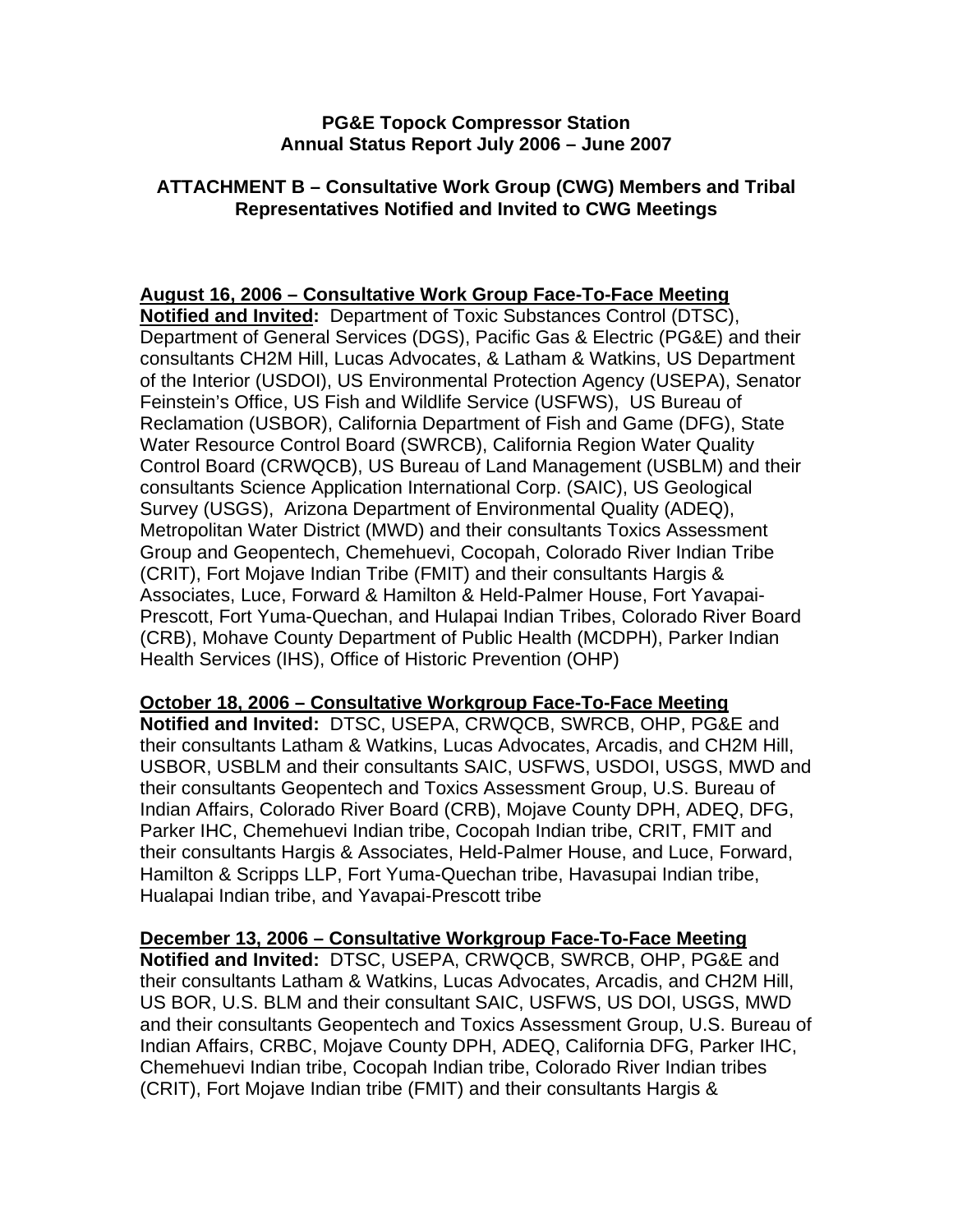Associates, Held-Palmer House, and Luce, Forward, Hamilton & Scripps LLP, Fort Yuma-Quechan tribe, Havasupai Indian tribe, Hualapai Indian tribe, and Yavapai-Prescott tribe, EDAW (EIR Contractor), Senator Feinstein's Office

#### **February 22, 2007 – Consultative Workgroup Face-To-Face Meeting**

**Notified and Invited:** DTSC, USEPA, CRWQCB, SWRCB, OHP, PG&E and their consultants Latham & Watkins, Lucas Advocates, Arcadis, and CH2M Hill, US BOR, U.S. BLM and their consultant SAIC, USFWS, US DOI, USGS, MWD and their consultants Geopentech and Toxics Assessment Group, U.S. Bureau of Indian Affairs, CRBC, Mojave County DPH, ADEQ, California DFG, Parker IHC, Chemehuevi Indian tribe, Cocopah Indian tribe, Colorado River Indian tribes (CRIT), Fort Mojave Indian tribe (FMIT) and their consultants Hargis & Associates, Held-Palmer House, and Luce, Forward, Hamilton & Scripps LLP, Fort Yuma-Quechan tribe, Havasupai Indian tribe, Hualapai Indian tribe, and Yavapai-Prescott tribe, EDAW (EIR Contractor), Senator Feinstein's Office

### **April 18, 2007 – Consultative Workgroup Face-To-Face Meeting**

**Notified and Invited:** DTSC, USEPA, CRWQCB, SWRCB, OHP, PG&E and their consultants Latham & Watkins, Lucas Advocates, Arcadis, and CH2M Hill, US BOR, U.S. BLM and their consultant SAIC, USFWS, US DOI, USGS, MWD and their consultants Geopentech, U.S. Bureau of Indian Affairs, CRBC, Mojave County DPH, ADEQ, California DFG, Parker IHC, Chemehuevi Indian tribe, Cocopah Indian tribe, CRIT, FMIT and their consultants Hargis & Associates, Held-Palmer House, and Luce, Forward, Hamilton & Scripps LLP, Fort Yuma-Quechan tribe, Havasupai Indian tribe, Hualapai Indian tribe, and Yavapai-Prescott tribe, EDAW (EIR Contractor), Senator Feinstein's Office

### **June 20, 2007 – Consultative Workgroup Face-To-Face Meeting**

**Notified and Invited:** DTSC, USEPA, CRWQCB, SWRCB, OHP, PG&E and their consultants Latham & Watkins, Lucas Advocates, Arcadis, and CH2M Hill, US BOR, U.S. BLM and their consultant SAIC, USFWS, US DOI, USGS, MWD and their consultants Geopentech, U.S. Bureau of Indian Affairs, CRBC, Mojave County DPH, ADEQ, California DFG, Parker IHC, Chemehuevi Indian tribe, Cocopah Indian tribe, CRIT, FMIT and their consultants Hargis & Associates, Held-Palmer House, and Luce, Forward, Hamilton & Scripps LLP, Fort Yuma-Quechan tribe, Havasupai Indian tribe, Hualapai Indian tribe, and Yavapai-Prescott tribe, EDAW (EIR Contractor), Senator Feinstein's Office, San Diego County Water Authority (SDCWA), Coachella Valley Water District (CVWD)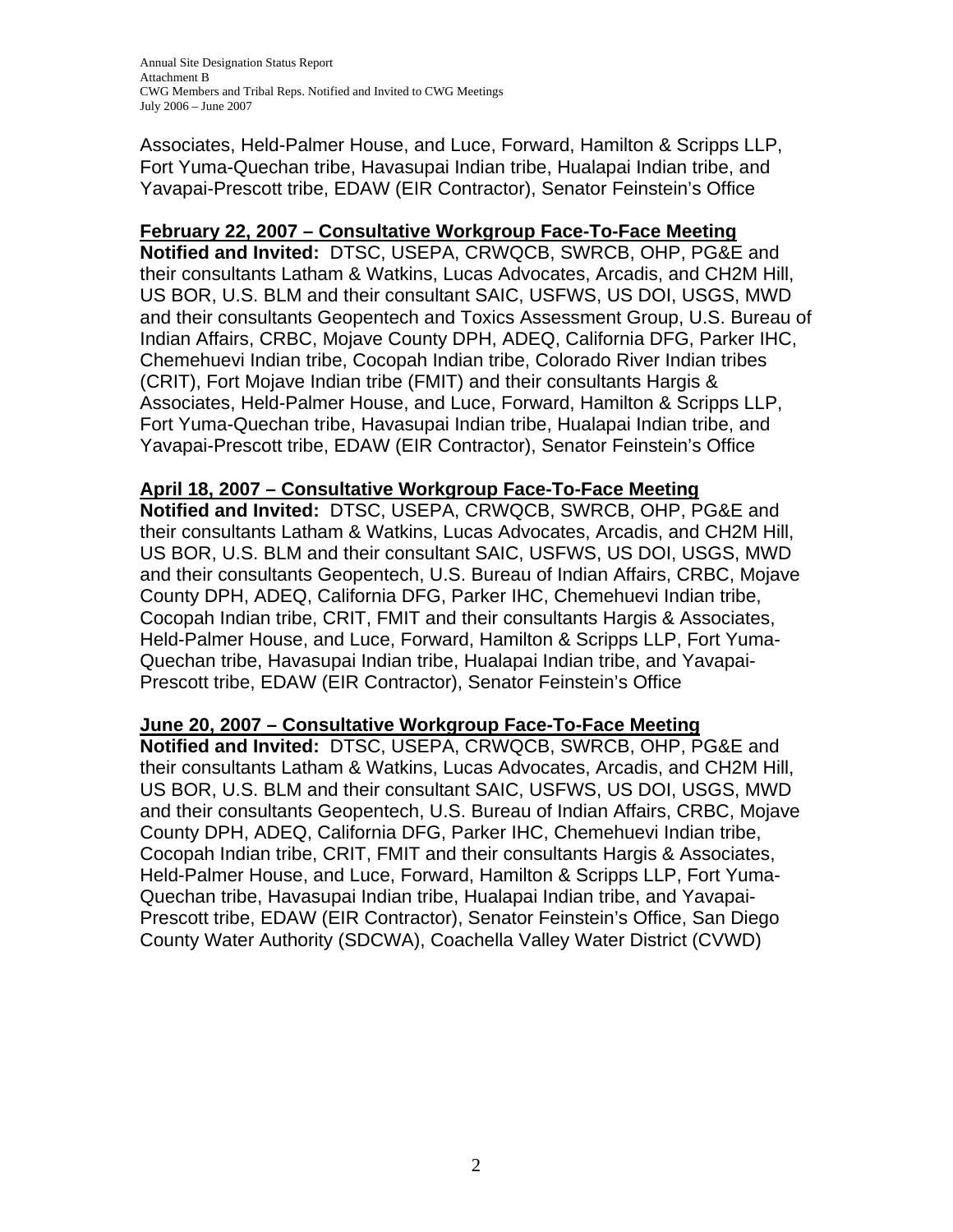#### **PG&E Topock Compressor Station Annual Status Report July 2006 – June 2007**

**ATTACHMENT C – Technical Hydrogeologic/Geo-Hydro Work Group Members and Tribal Representatives Notified and Invited to Technical Hydrogeological/Geo/Hydro Meetings and Other Meetings** 

**August 15, 2006 – Department of Toxic Substances Control (DTSC) Communication and Update Meeting with Fort Mojave Indian Tribe (FMIT): Notified and Invited:** DTSC, FMIT

### **September 12, 2006 – Geo/Hydro Technical Work Group Face-To-Face Meeting**

**Notified and Invited:** Department of Toxic Substances Control (DTSC), Pacific Gas & Electric (PG&E) and their consultants CH2M Hill, U.S. Geological Survey (USGS), U.S. Bureau of Land Management (USBLM) and their consultants Science Application International Corp. (SAIC); ADEQ, Mohave Co DPH, CRB, DFG, BOR, USEPA, RWQCB, MWD and their consultants Geopentech & Toxics Assessment Group; Hargis & Associates & Held-Palmer House Legal Reps. on behalf of FMIT

**DTSC held communication and update meetings with the Colorado River Indian Tribes (September 12, 2006), Chemehuevi Indian Tribe (September 13, 2006), and Fort Mojave Indian Tribe (September 14, 2006).** Meeting invitations were mailed to Tribal Chairpersons from Watson Gin dated 8/29/06.

### **October 3, 2006 – EIR Contract Initial Meeting**

**Notified and Invited:** DTSC, PG&E, Morrison & Foerster on behalf of PG&E, EDAW

### **October 19, 2006 – Meeting with Chemehuevi Indian Tribe – "PG&E Topock Investigation: Use of Chromium Isotopes"**

**Notified and Invited:** DTSC, Chemehuevi Indian Tribe (Chairman made invitation to tribal members)

### **December 4, 2006 – DTSC-Fort Mojave Meeting at Tribal Headquarters, Needles, CA**

**Notified and Invited:** DTSC, FMIT, Hargis & Associates and Held-Palmer House Legal Reps. on behalf of FMIT

### **December 11, 2006 – Site Walk for Soil Sampling**

**Notified and Invited:** DTSC, PG&E, USBLM, Chemehuevi Indian Tribe, Cocopah Indian Tribe, CRIT, Fort Yuma-Quechan Indian Tribe, FMIT, Hargis & Associates and Held & Palmer House Legal Reps. on behalf of FMIT, Hualapai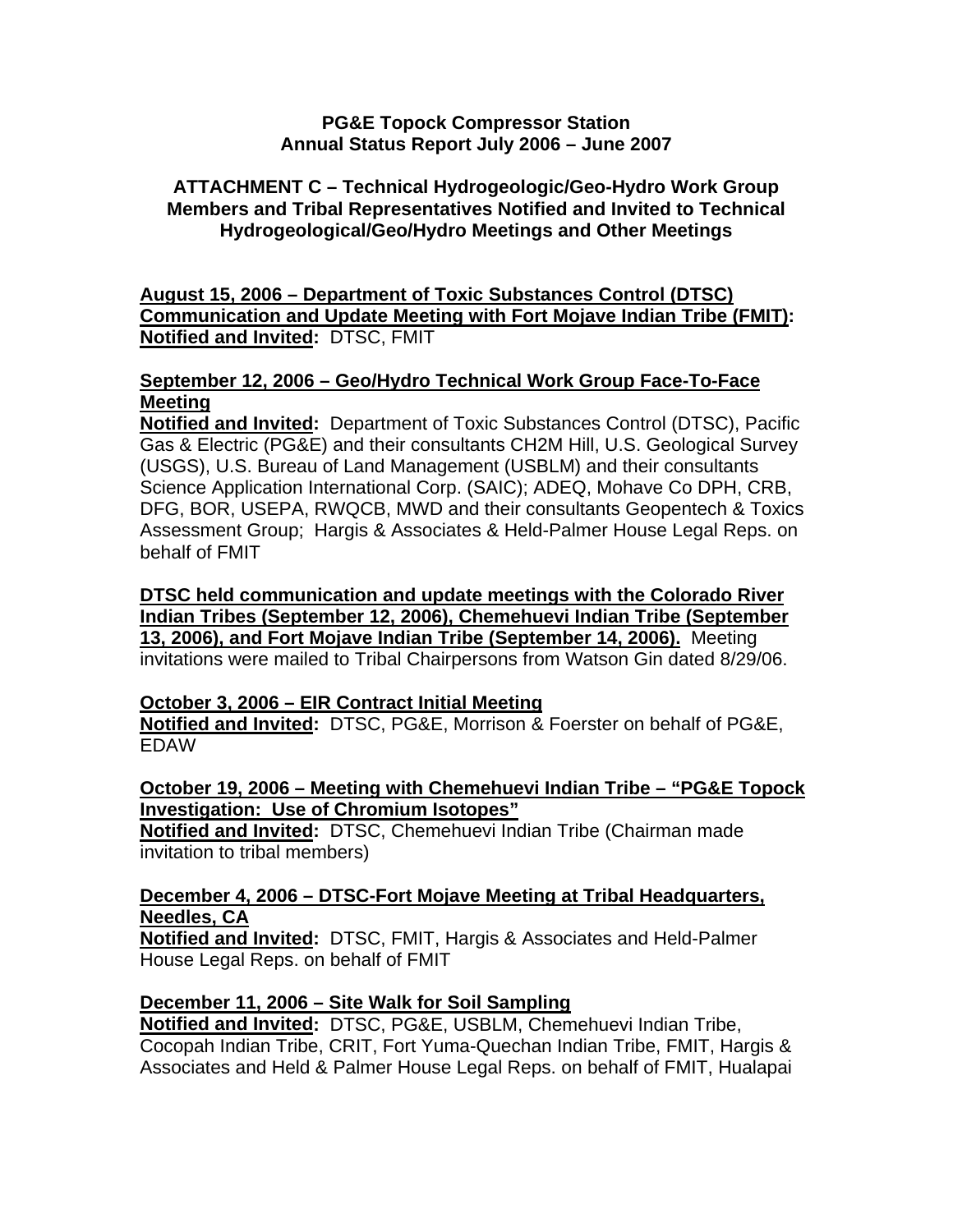Indian Tribe, Yavapai-Prescott Indian Tribe, Mohave County DPH, Indian Health Services (IHS)

### **December 12, 2006 – Geo/Hydro Technical Work Group Face-To-Face Meeting**

**Notified and Invited:** DTSC, PG&E and their consultants CH2M Hill, USGS, USBLM and their consultants SAIC, ADEQ, Mohave County DPH, CRB, DFG, USBOR, USEPA, RWQCB, MWD and their consultants Geopentech & Toxics Assessment Group; Hargis & Associates & Held-Palmer House (Legal Reps. on behalf of FMIT)

### **February 21, 2007 – Geo/Hydro Technical Work Group Face-To-Face Meeting**

**Notified and Invited:** DTSC, PG&E and their consultants CH2M Hill, USGS, USBLM and their consultants SAIC, ADEQ, Mohave County DPH, CRB, DFG, USBOR, USEPA, RWQCB, MWD and their consultants Geopentech & Toxics Assessment Group; Hargis & Associates & Held-Palmer House Legal Reps. on behalf of FMIT

### **February 2007 – DTSC Communication and Update Meeting with Hualapai Indian Tribe:**

**Notified and Invited:** DTSC and Hualapai Tribal members through Hualapai Chairman

### **March 1, 2007 – Geo/Hydro Technical Workgroup Phone Conference Meeting (MW-52 Well Screen Call):**

**Notified and Invited:** DTSC, PG&E and their consultants CH2M Hill, USGS, USBLM and their consultants SAIC, ADEQ, Mohave County DPH, CRB, DFG, USBOR, USEPA, RWQCB, MWD and their consultants Geopentech & Toxics Assessment Group; Hargis & Associates & Held-Palmer House Legal Reps. on behalf of FMIT

### **March 26, 2007 – Geo/Hydro Technical Workgroup Phone Conference Meeting (MW-53 Well Screen Call):**

**Notified and Invited:** DTSC, PG&E and their consultants CH2M Hill, USGS, USBLM and their consultants SAIC, ADEQ, Mohave County DPH, CRB, DFG, USBOR, USEPA, RWQCB, MWD and their consultants Geopentech & Toxics Assessment Group; Hargis & Associates & Held-Palmer House Legal Reps. on behalf of FMIT

**April 11, 2007 – DTSC, EDAW and PG&E Meeting Notified and Invited:** DTSC, PG&E, EDAW